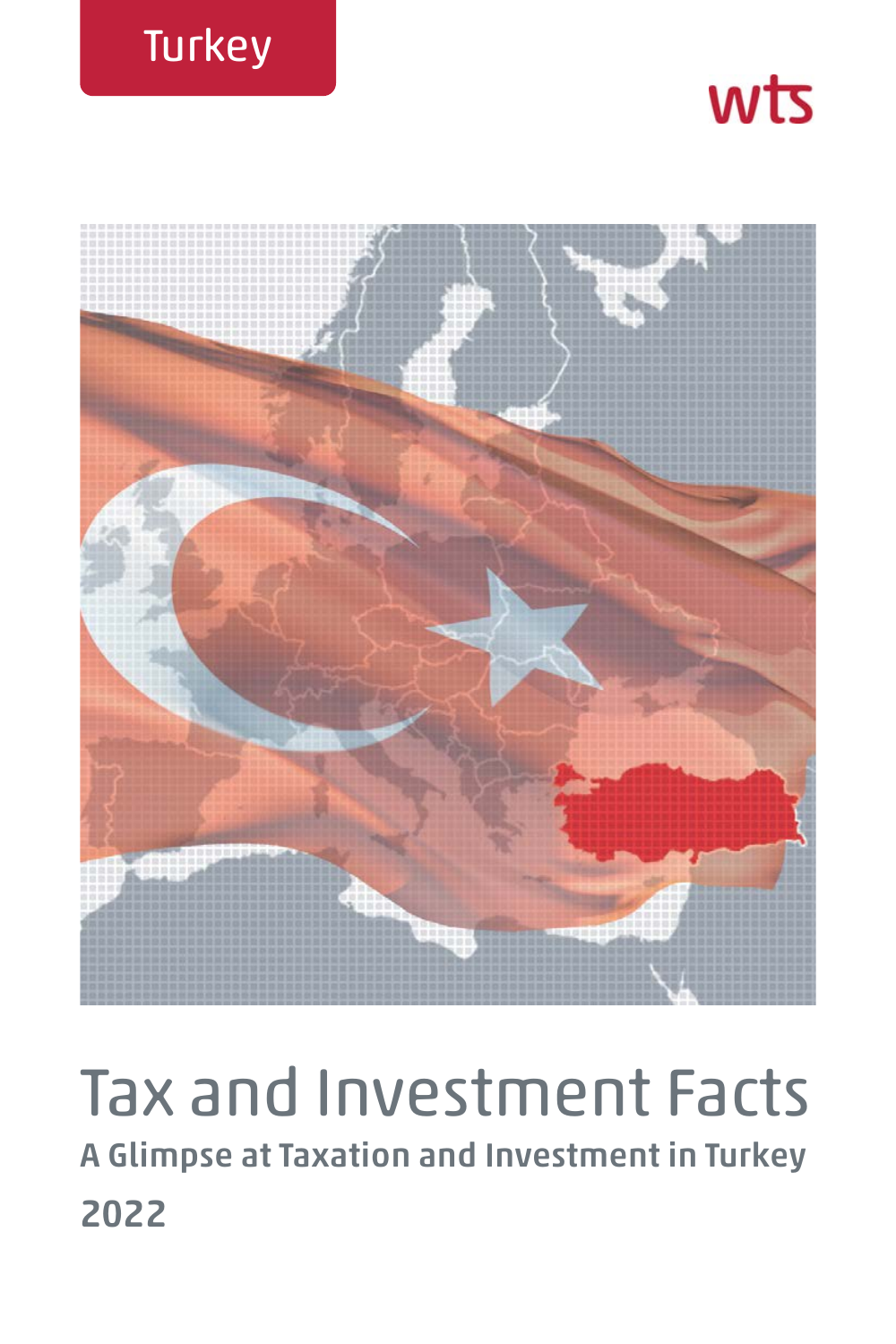## **WTS Turkey Turkey**

WTS Turkey provides specialist tax, legal, corporate, customs advisory and transactional services to resident and non-resident companies doing business in Turkey ranging from advisory and compliance, business regulations from start-ups to liquidations, employment, commercial dealings, re-organisations and outsourcing.

Services rendered by WTS Turkey include the following:

- » Tax and business consultancy services
- » International tax applications and international tax planning
- » Tax optimisation and planning services
- » Tax dispute consultancy
- » Tax reporting, compliance, governance and due diligence services
- » Tax refund advisory and representation services
- » Sworn fiscal advisory services
- » Transfer pricing services
- » Tax strategy and strategic planning of cross-border commerce and services
- » Tax exemptions and incentives advisory and related transactional advice and planning
- » Strategic tax services related to M&A, corporate and group restructuring and restructuring of transactions
- » Cross-border structuring and CFC compliance
- » Customs advisory
- » Corporate legal advisory
- » Foreigners work permit and social security applications
- » Employee incentive advice and remuneration policy

#### **Contact in Turkey**

Mithat Erdoğan, Tax Consultant mithat.erdogan@wts-turkey.com +90 212 347 4125

#### WTS Turkey is a member of WTS Global for Turkey.



## **Table of Contents**

| 1. Ways of Doing Business / Legal Forms of Companies       | 4  |
|------------------------------------------------------------|----|
| 2. Corporate Taxation                                      | 6  |
| <b>3. Double Taxation Agreements</b>                       | 18 |
| 4. Transfer Pricing                                        | 19 |
| 5. Anti-Avoidance Measures                                 | 20 |
| 6. Taxation of Individuals / Social Security Contributions | 23 |
| <b>7. Indirect Taxes</b>                                   | 27 |
| 8. Inheritance and Gift Tax                                | 30 |
| 9. Wealth Tax                                              | 31 |
| 10. Property Tax                                           | 31 |
| 11. Stamp Tax                                              | 32 |
| 12. Special Consumption Tax                                | 33 |
| 13. Resource Utilisation Support Fund                      | 34 |
| 14. Real Estate Investment Companies                       | 35 |
| <b>15. Debt Push Down</b>                                  | 37 |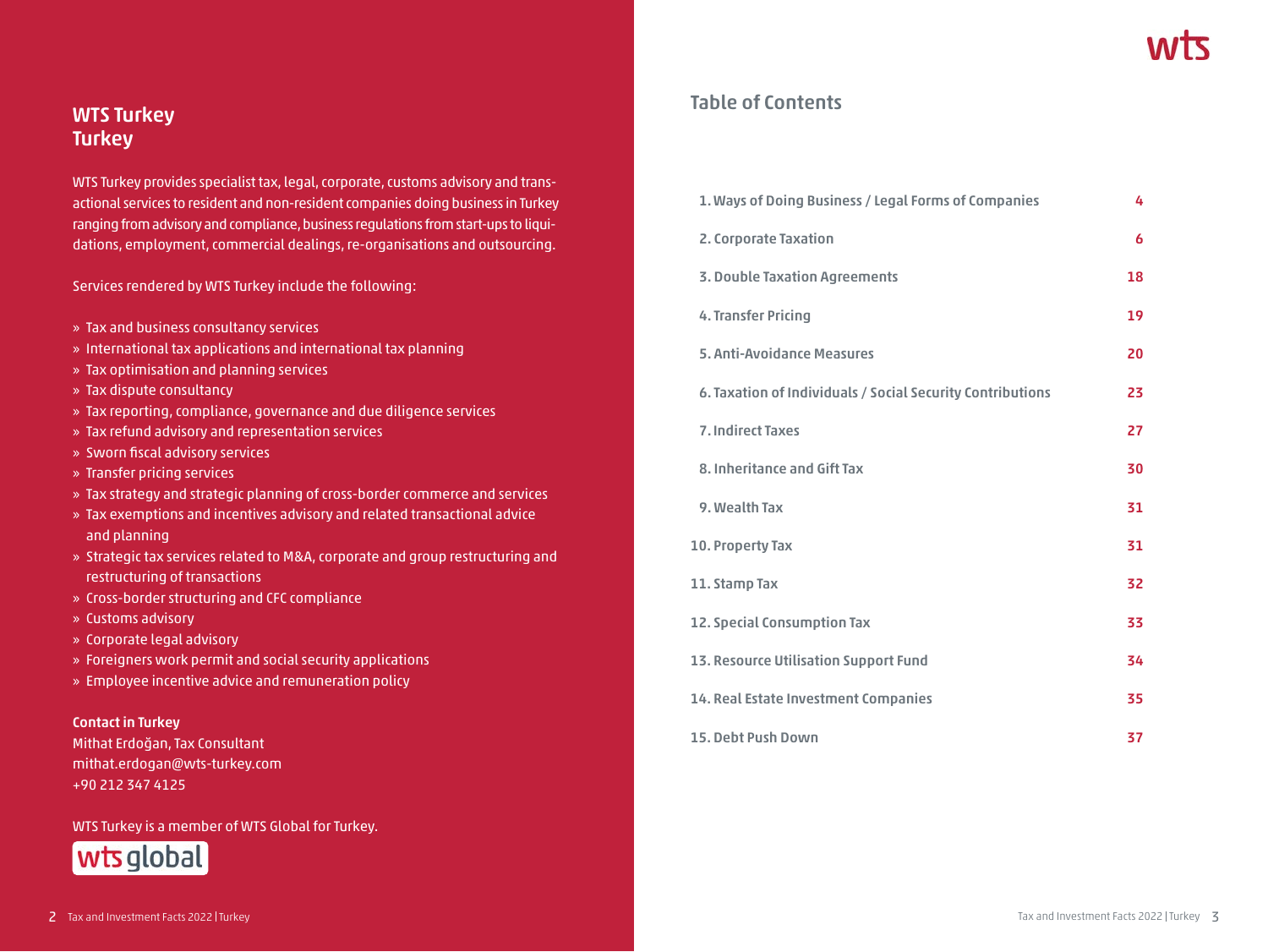# **1. Ways of Doing Business / Legal Forms of Companies**

The new Turkish Commercial Code numbered 6102 (New TCC), which came into effect on 1 July 2012 has introduced essential changes to create a more foreigninvestor-friendly environment in Turkey. In light of the new Turkish Commercial Code, the principal types of business structure can be categorised under 5 subheadings: joint-stock company (JSC), limited liability company (LLC), commandite company, collective company and cooperative company. Besides branch and liaison offices, limited liability and joint stock companies are the most preferred types of legal structures by foreign investors due to the liability position of the shareholders.

In general:

**→** JSCs are appropriate for foreign investors envisaging large-scale projects. Furthermore, some of the business activities, such as stock exchange activities, banking &

insurance, financial leasing, factoring, independent auditing, venture capital investment, etc. might only be carried out through JSCs.

- **→** LLCs are the most popular form of company among foreign investors due to the straightforward incorporation procedure and basic characteristics.
- **→** A cooperative company is preferred by investors envisaging agricultural activities.
- **→** Collective and Commandite companies, respectively, correspond to general partnerships and limited partnerships in other countries
- **→** Branches might be considered the most suitable alternative for foreign companies which need a permanent establishment (PE) in Turkey.

|                                                                                                                                                                                           | Joint-stock companies (JSC)                                                                                                                  | Limited liability companies (LLC)                                                            |
|-------------------------------------------------------------------------------------------------------------------------------------------------------------------------------------------|----------------------------------------------------------------------------------------------------------------------------------------------|----------------------------------------------------------------------------------------------|
| Number of shareholders<br>(real persons or corporations)                                                                                                                                  | minimum 1 shareholder - no upper limit                                                                                                       | minimum 1 – maximum 50 shareholders                                                          |
| Minimum share capital                                                                                                                                                                     | TRY 50,000 (EUR 3,114)                                                                                                                       | TRY 10,000 (EUR 623)                                                                         |
| <b>Shareholder liability</b>                                                                                                                                                              | limited to the subscribed amount of                                                                                                          | limited to the subscribed amount of capital, however, shareholders                           |
|                                                                                                                                                                                           | capital regardless of payment status;                                                                                                        | and legal representatives might be held personally liable to                                 |
|                                                                                                                                                                                           | however, members of the board of                                                                                                             | the public authorities for unpaid public debts of the company                                |
|                                                                                                                                                                                           | directors might be held personally                                                                                                           | commensurate to their share capital                                                          |
|                                                                                                                                                                                           | liable to the public authorities for                                                                                                         |                                                                                              |
|                                                                                                                                                                                           | unpaid public debts of the company                                                                                                           |                                                                                              |
|                                                                                                                                                                                           | commensurate to their share capital                                                                                                          |                                                                                              |
| <b>Statutory organs</b>                                                                                                                                                                   | Board of Directors<br>General Assembly                                                                                                       | Partners Assembly<br><b>Directors</b>                                                        |
| <b>Shares</b>                                                                                                                                                                             | nominal value of each share in the<br>capital TRY 1 (EUR 0.06)                                                                               | nominal value of each share in the capital TRY 25 (EUR 1.557) or multiples of this<br>amount |
| Payment of capital                                                                                                                                                                        | Full payment of capital before the registration is not mandatory. However, a cash contribution of at least 25% of the capital should be made |                                                                                              |
| to a blocked account opened at a bank before the registration is made at the trade registry.<br>The remaining portion of the capital should be paid within 24 months of the registration. |                                                                                                                                              |                                                                                              |
|                                                                                                                                                                                           |                                                                                                                                              |                                                                                              |

## **Comparison between JSC and LLC**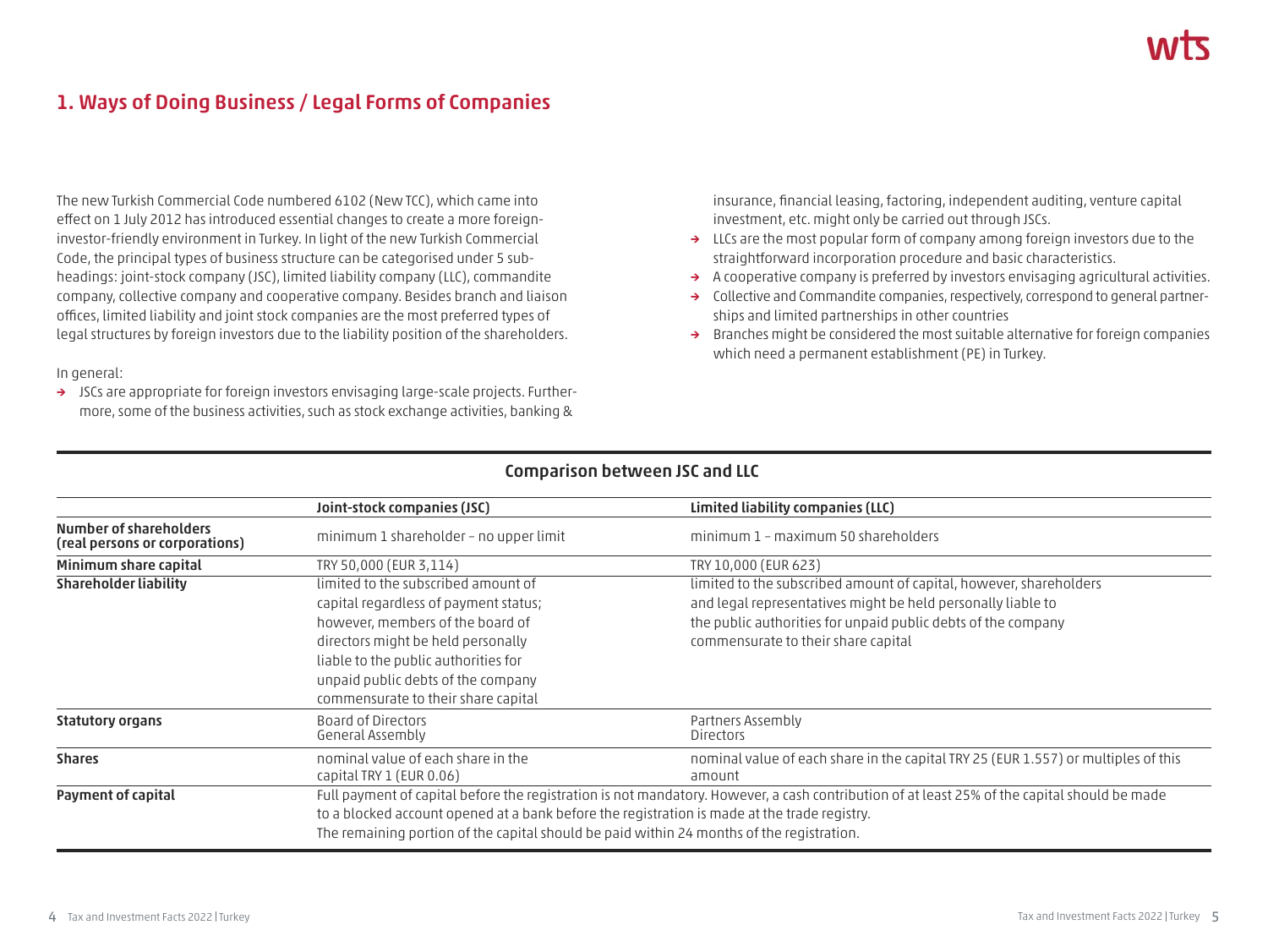# **2. Corporate Taxation**

The new Corporate Tax Law numbered 5520 was enacted on 21 June 2006 along with the legislative amendments regarding transfer pricing and thin capitalisation, while previous regulations were modernised and aligned with international standards. Also, new provisions were introduced such as controlled foreign corporations, anti-tax haven legislation and several BEPS-like regulations.

The standard corporate tax rate for the 2022 FY is 23%.

#### **2.1. Applicable Taxes / Tax Rates**

In general, companies in Turkey are subject to corporate income tax on their worldwide income. The mainstream Corporate Income Tax (CIT) in Turkey is 23% for the 2022 FY.

### **2.2. Resident Companies**

Entities with legal and business centres located in Turkey qualify as residents and are taxed based on their worldwide income. The legal centre is presented in the articles of association and the business centre is the place where the main business and commercial activities are concentrated.

An advance corporate income tax return should be submitted by the 14<sup>th</sup> of the second month following the quarter. It is also due on the 17<sup>th</sup> of the second month following the quarter.

- → Q1 deadline: by the 17<sup>th</sup> of the second month following the first quarter (for submission) and by the  $17<sup>th</sup>$  of the related month for payment
- **→** Q2 deadline: by the 17th of the second month following the second quarter (for submission) and by the 17th of the related month for payment
- **→** Q3 deadline: by the 17th of the second month following the third quarter (for submission) and by the 17<sup>th</sup> of the related month for payment

The advance corporate income tax return for Q4 is abolished in accordance with Law No. 7338.

The paid advance tax amounts during the corresponding financial year are offset against the final corporate income tax liability of the company that will be determined in the corresponding year's corporate income tax return. Moreover, if the total paid amount of advance corporate income tax exceeds the actual corporate income tax payable, the company will be entitled to a corporate income tax refund.

A corporate income tax return must be submitted by the 30<sup>th</sup> day of the fourth month after the end of the accounting year. The corporate income tax is also due by the end of the month in which the tax return is submitted.

The effective CIT rate to be applied for 2022 is 23%.

## **2.2.1. Computation of Taxable Income**

The calculation of the taxable corporate income starts with making the compulsory legal adjustments, where capital items are abolished and statutory allowances and disallowances are applied on the income shown on the commercial balance sheet. Non-deductible expenses are added and exempted incomes as well as loss carry forwards are deducted accordingly. Deductible and non-deductible expenses are all separately listed in the law. Tax losses may be carried forward for 5 years.

|             | <b>Computation of FY22 CIT</b> |
|-------------|--------------------------------|
| a           | commercial loss / profit       |
| h           | non-deductible expenses        |
|             | exemptions                     |
| $d=a+b-c$   | loss/gain                      |
| e           | previous year's losses         |
| $f = d - e$ | tax base                       |
| q=f*23%     | calculated tax                 |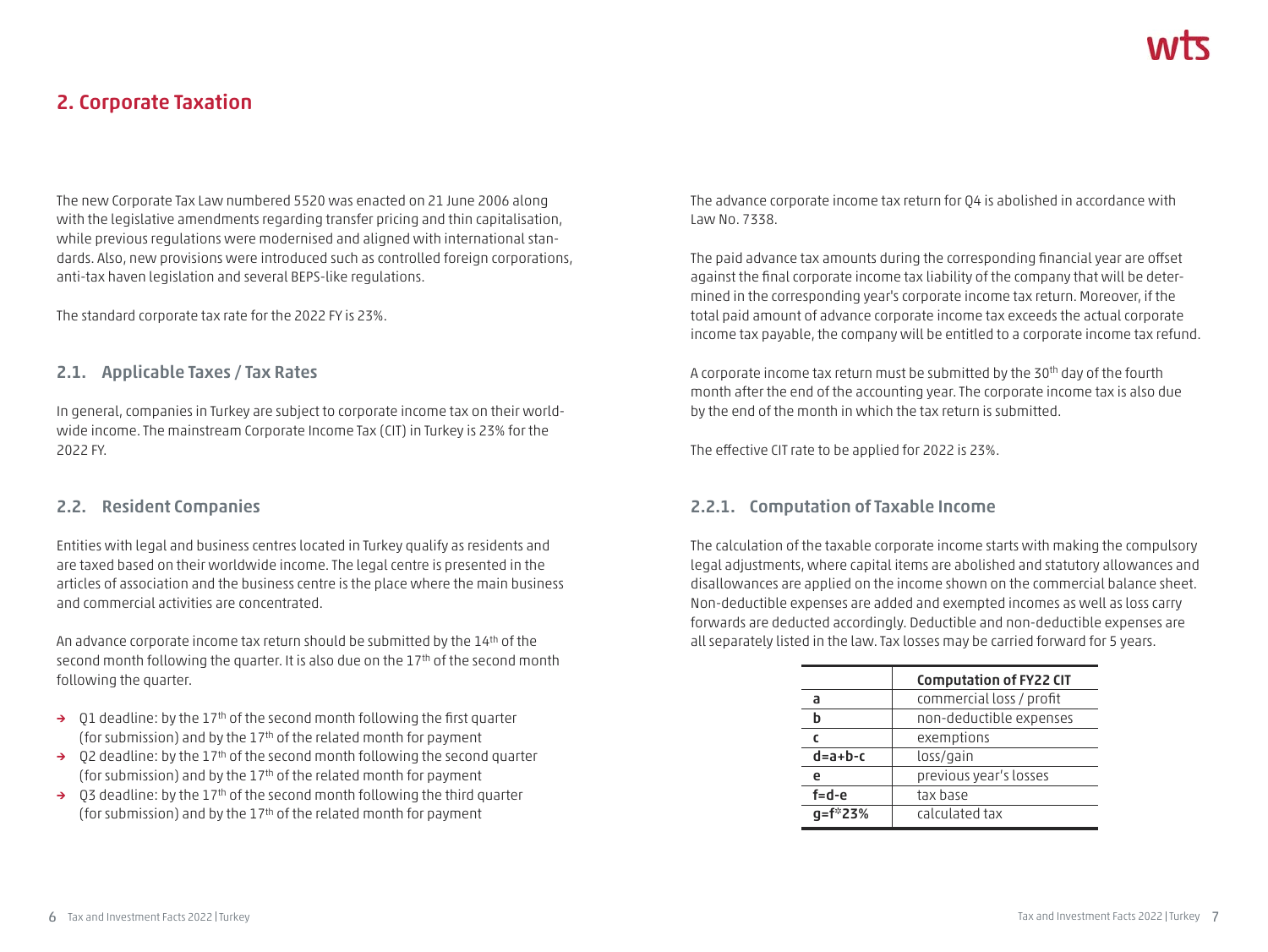## **2.2.2. Tax Reduction for Compliant Taxpayers**

Income Tax Law No. 193 was amended in March 2017 to provide a 5% discount for eligible taxpayers who consistently file their tax returns on time and have no outstanding tax liability.

- **→** All tax returns with respect to the year the tax discount will be applied, and to the previous 2 years, must be submitted by the statutory deadline. In addition, the taxes due must be paid by the statutory deadline (the period 2015-2017 will be considered for evaluating eligibility for the discount to be applied in 2018).
- **→** The taxpayer should not be subject to any additional tax assessment by the Turkish tax authorities in the year the discount is applied and in the 2 preceding years. Furthermore, if the finalised tax assessment amount is less than 1% of the reduced limit (which is TRY 15,000 – roughly EUR 935 – for 2021) the corresponding condition is deemed fulfilled. Tax returns designated for correction or for voluntary disclosure purposes are not regarded as a violation of the condition.
- **→** The taxpayer should not have any unpaid tax debt exceeding TRY 1,000 (EUR 62). The discount is applicable for annual corporate and income tax returns to be submitted after 1 January 2018, and the amount to be deducted should not exceed TRY 1,500,000 (EUR 93,432).

Taxpayers should be careful with utilising this tax reduction opportunity during the tax declaration process.

## **2.2.3. Taxation of Dividends**

Dividends paid out by Turkish residents to a company overseas are liable for dividend withholding tax. The rate of withholding tax is 15% and may be reduced in accordance with the provisions of an applicable tax treaty.

The former dividend withholding tax rate was 15% but it was reduced to 10%. In this respect, dividends paid by a Turkish corporation to a resident or non-resident individual or to a non-resident company trigger a 10% effective dividend withholding tax liability, effective from 22 December 2021.

However, there are 2 different participation exemptions:

#### **National participation exemption**

Dividends derived by a resident company from a participation in another Turkish corporation are exempt from corporate income tax.

#### **Foreign participation exemption**

Dividends derived from a participation in a foreign corporation or limited liability company are exempt from corporate tax under the following conditions:

- **→** equity participation of at least 10% in a foreign corporation for a minimum uninterrupted period of one year
- **→** the profits from which the dividends are paid were subject to a foreign income tax of at least 15%1

Participation income should be transferred to Turkey until the due date for the corporate tax declaration of the respective financial year.

## **2.2.4. Capital Gains and Losses (Including Capital Gains and Losses from Sales of Shares)**

The taxation of capital gains varies depending on the asset giving rise to the capital gain. Generally, capital gains are included in the income and subject to 22% corporate income tax. Taxation of a capital gain realised from the sale of the shares varies based on the legal status of a company. However, 50% of the capital gains derived from the sale of property or 75% of the participation shares held by corporations for more than 2 years are exempt from corporate income tax if certain conditions are met.

 $1$  The profits from which the dividends are paid were subject to a foreign income tax of at least 20% if the respective entity falls into the category of financial institutions, insurance providers and real estate investors.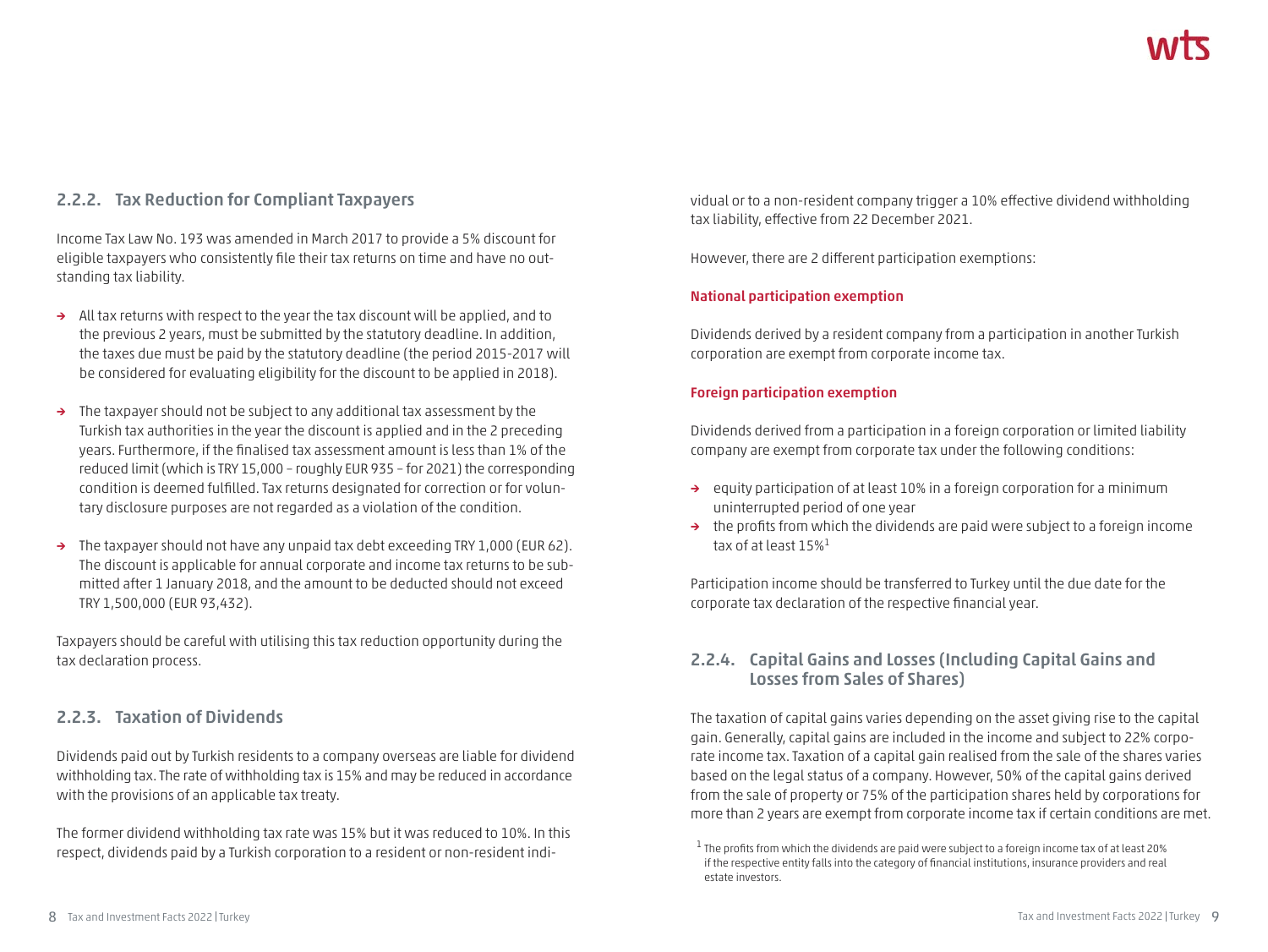## **2.2.5. Depreciation / Capital Allowances**

Fixed assets held for more than one year are subject to depreciation at varying rates determined by the Turkish Ministry of Finance. Depreciation can be calculated either using the straight-line or the declining-balance method. Intangible assets are depreciated over 15 years.

In accordance with the provisions of Law No. 7338:

- **→** The repeated Article 298 of the Tax Procedural Law is amended. In accordance with this amendment, income and corporate taxpayers (except those who apply inflation adjustments and keep their ledgers in foreign currency) who choose to revalue their depreciable economic assets and the depreciation amounts in their balance sheets can revalue under certain conditions if they choose to.
- **→** New depreciable economic assets (except passenger cars which are subject to pro-rata depreciation) may be depreciated on a daily basis (for assets acquired after 26 October 2021).
- **→** The useful life of certain newly acquired depreciable economic assets such as new machinery and equipment acquired by taxpayers who have industrial registration certificates that can be used exclusively in R&D, innovation, the manufacturing industry and design activities – can be half the useful life determined and announced by the Turkish Ministry of Finance.
- **→** The cost value measure has been clarified by defining mandatory and non-obligatory elements explicitly and in detail.
- **→** In accordance with Article 328 of the Tax Procedural Law, capital gains stemming from the sale of fixed assets which will be replaced with similar assets can be kept on a temporary account for 3 years without triggering any tax liability. However, the beginning of this 3-year period was controversial (whether it would start in the year the fixed asset was sold, or in the following year) and there were uncertainties in this respect. Law No. 7338 clearly states that the

3-year period will start from the beginning of the year in which the fixed asset was sold.

**→** Article 261 of the Tax Procedural Law is amended and a definition for "purchase value" is added to the corresponding article.

## **2.2.6. Inflation Accounting**

In accordance with the repeated Article 298 of Turkish Tax Procedural Law, if the increase in the price index in the last 3 periods including the current period is more than 100%, and more than 10% in the current period, income and corporate taxpayers who determine their earnings based on balance sheet indicators shall make inflation adjustments on their financial statements. The inflation adjustment shall no longer be carried out when both of the conditions are not met.

Since the Domestic Producer Price İndex (D-PPI) in Turkey has been more than 100% for the last 3 financial years (including 2021), and more than 10% in 2021, inflation accounting should be applied for FY 2021.

Inflation accounting was not applied in the past 17 years. It was applied last for FY 2003 at the beginning of 2004.

The Ministry of Finance has still to make any official announcement in this respect, it is still not clear whether inflation accounting will be applied for FY 2021 or not.

## **2.2.7. Limitation on Financial Expenses Deduction**

In accordance with Presidential Decree No. 3490, corporate and income taxpayers whose borrowings exceed equity will not be able to deduct 10% of their financial expenses (such as interest, commission, exchange rate differences, maturity differences). The corresponding 10% of financial expenses will be considered nondeductible expenses.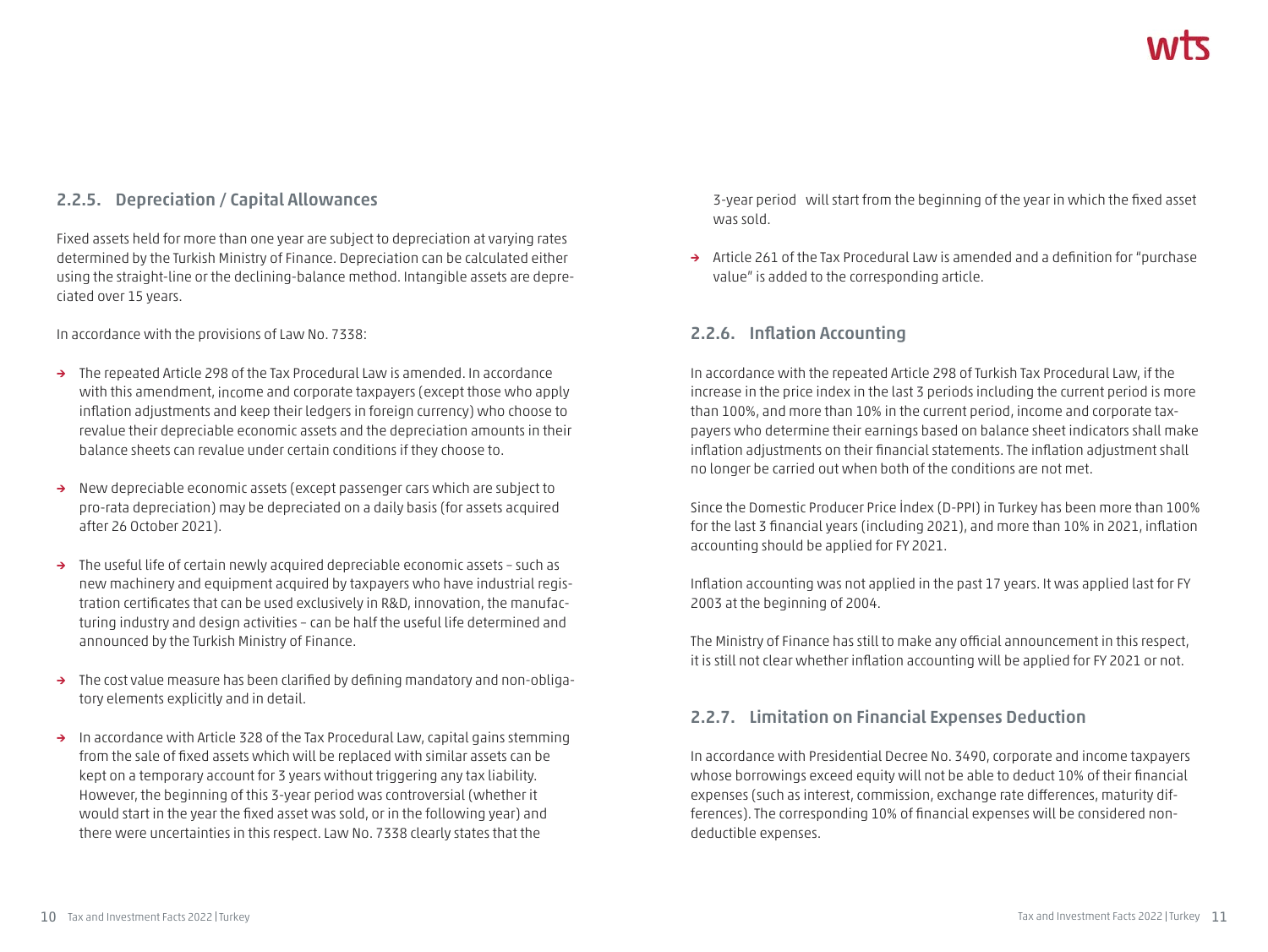## **2.2.8. Loss Carry Over (Including Potential Loss of Tax Loss Carry Forward in Case of Restructuring)**

Tax losses can be carried forward for 5 years without any further requirements, though losses cannot be carried back. Qualifying tax losses can be consolidated in merger transactions.

### **2.2.9. Group Taxation**

Group taxation is not possible in Turkey. Every entity within a group is taxed separately as an independent unit and must file its own corporate tax return.

## **2.2.10. Relief from Double Taxation (Tax Credit / Tax Exemption)**

Depending on the tax treaty, 2 main methods, the exemption method or the credit method, are adopted in conventions for the avoidance of double taxation.

## **2.2.11. Tax Incentives in Turkey**

The Turkish government has developed several tax incentives to encourage and attract foreign direct investment. These incentives can be categorised under 4 main headings:

- **→** general investment incentives
- **→** regional investment incentives
- **→** large-scale investment incentives
- **→** strategic investment incentives

| <b>Support</b><br>instruments                             | General<br>investment<br>incentives | Regional<br>investment<br>incentives | Large-scale<br>investment<br>incentives | <b>Strategic</b><br>investment<br>incentives |
|-----------------------------------------------------------|-------------------------------------|--------------------------------------|-----------------------------------------|----------------------------------------------|
| <b>VAT exemption</b>                                      |                                     |                                      |                                         |                                              |
| <b>Customs duty</b><br>exemption                          |                                     |                                      |                                         |                                              |
| <b>Tax reduction</b>                                      | X                                   |                                      |                                         |                                              |
| Social security<br>premium support<br>(employer's share)  | X                                   |                                      |                                         |                                              |
| Income tax<br>withholding<br>allowance*                   |                                     |                                      |                                         |                                              |
| Social security<br>premium support<br>(employee's share)* | X                                   |                                      |                                         |                                              |
| Interest rate<br>support**                                | X                                   |                                      | X                                       |                                              |
| Land allocation                                           | X                                   |                                      | ✔                                       |                                              |
| <b>VAT refund</b>                                         | X                                   | X                                    | X                                       |                                              |

provided that the investment is made in Region 6

\*\* provided that the investment is made in Regions 3, 4, 5 or 6 within the framework of the Regional Investment Incentive Scheme

#### **Regions**

**Region 1:** Ankara, Antalya, Bursa, Eskisehir, İstanbul, İzmir, Kocaeli, Muğla

- **Region 2:** Adana, Aydın, Bolu, Çanakkale\*, Denizli, Edirne, Isparta, Kayseri, Kırklareli, Konya, Sakarya, Tekirdağ, Yalova
- **Region 3:** Balıkesir, Bilecik, Burdur, Gaziantep, Karabük, Karaman, Manisa, Mersin, Samsun, Trabzon, Uşak, Zonguldak
- **Region 4:** Afyonkarahisar, Amasya, Artvin, Bartın, Çorum, Düzce, Elazığ, Erzincan, Hatay, Kastamonu, Kırıkkale, Kırşehir, Kütahya, Malatya, Nevşehir, Rize, Sivas
- **Region 5:** Adıyaman, Aksaray, Bayburt, Çankırı, Erzurum, Giresun, Gümüşhane, Kahramanmaraş, Kilis, Niğde, Ordu, Osmaniye, Sinop, Tokat, Tunceli, Yozgat
- **Region 6:** Ağrı, Ardahan, Batman, Bingöl, Bitlis, Diyarbakır, Hakkari, Iğdır, Kars, Mardin, Muş, Siirt, Şanlıurfa, Şırnak, Van, Bozcada and Gökçeada

\* except for Bozcaada and Gökçeada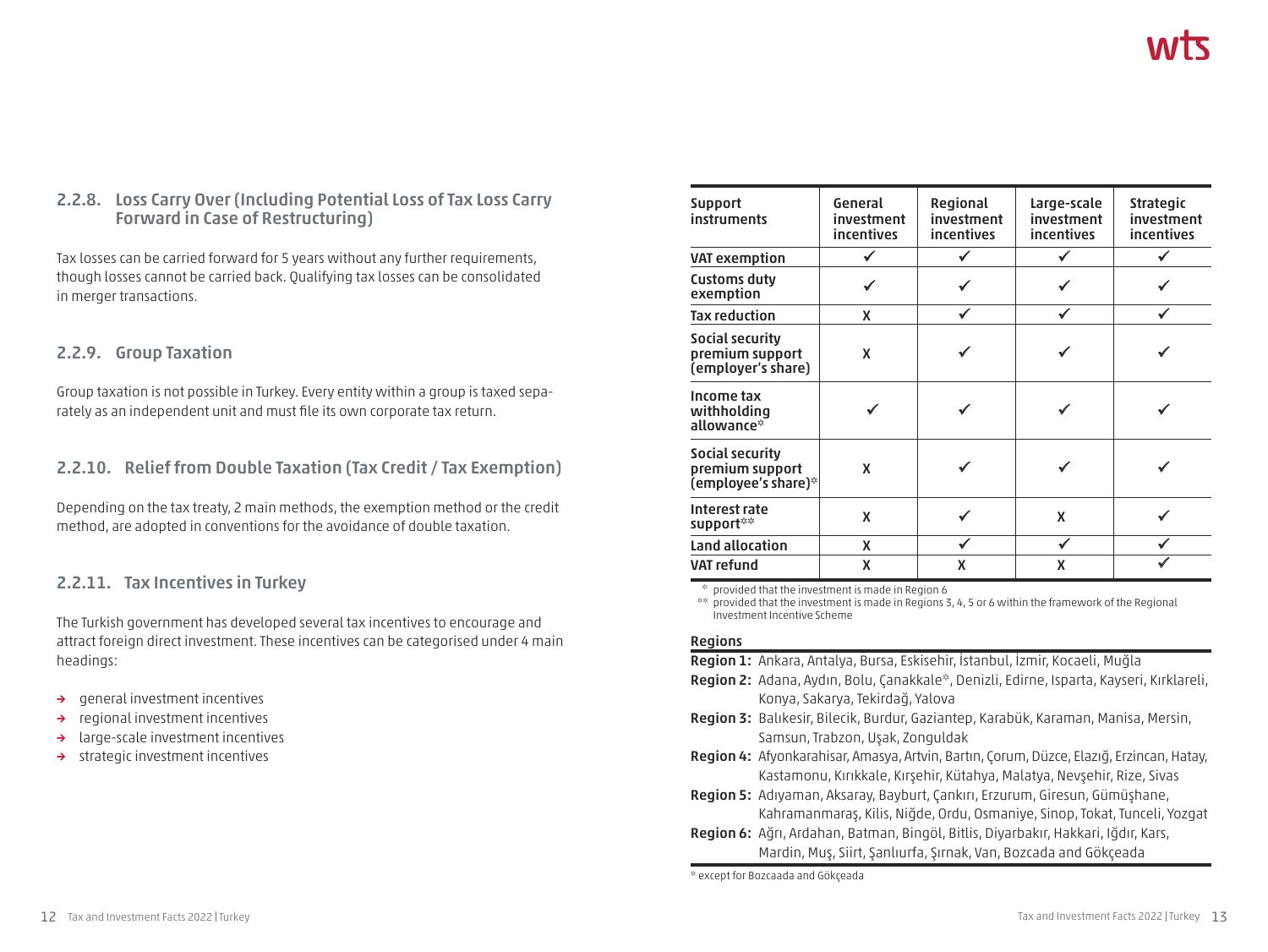## **2.3. Non-Resident Companies**

Companies whose legal and business centre is located overseas and are incorporated as non-residents for tax purposes in Turkey have a limited tax liability position in Turkey. As a non-resident qualified company, taxes are only levied on the income derived from Turkey.

### **2.3.1. Concept of Permanent Establishment / Doing Business**

The definition of a permanent establishment is regulated under Turkish Tax Procedure Law. In this respect, those who have a fixed place of business and generate income from commercial, industrial, agricultural or professional activities are deemed to have a permanent establishment in Turkey. Business profits derived through a permanent establishment in Turkey will be assessed in the same way as for resident companies, and tax liabilities on behalf of the headquarters situated overseas must be fulfilled.

### **2.3.2. Withholding Taxes**

The general withholding tax rate in Turkey is 20%, but this may be reduced under the provisions of an applicable double tax treaty. The amount of domestic withholding tax differs based on the following income:

| Income                                              | Percentage*      |
|-----------------------------------------------------|------------------|
| Professional independent services                   | 20%              |
| Dividend                                            | 10%**            |
| Interest (deposit)                                  | $0\% - 18\%$ *** |
| Interest (loans) paid to non-financial institutions | 10%              |
| Royalty                                             | 20%              |
| Rental fees                                         | 20%              |
| Multi-year construction                             | 5%               |
| Cross-border online advertising services            | $0\% - 15\%$     |
| Petroleum services                                  | 5%               |

\* unless a treaty provides for a lower rate

\*\* in accordance with Presidential Decree No. 4396, the withholding tax applicable for dividend payments is reduced from 15% to 10%

\*\*\* effective withholding tax rate to be applied on interest income derived from time deposits depends on the maturity and the currency (Turkish Lira or foreign currency deposits)

## **2.3.3. Capital Gains**

Capital gains derived from the sale of shares by non-resident companies that do not have a permanent establishment in Turkey are not subject to withholding tax or corporate income tax provided that the holding terms indicated within the double tax treaties are observed.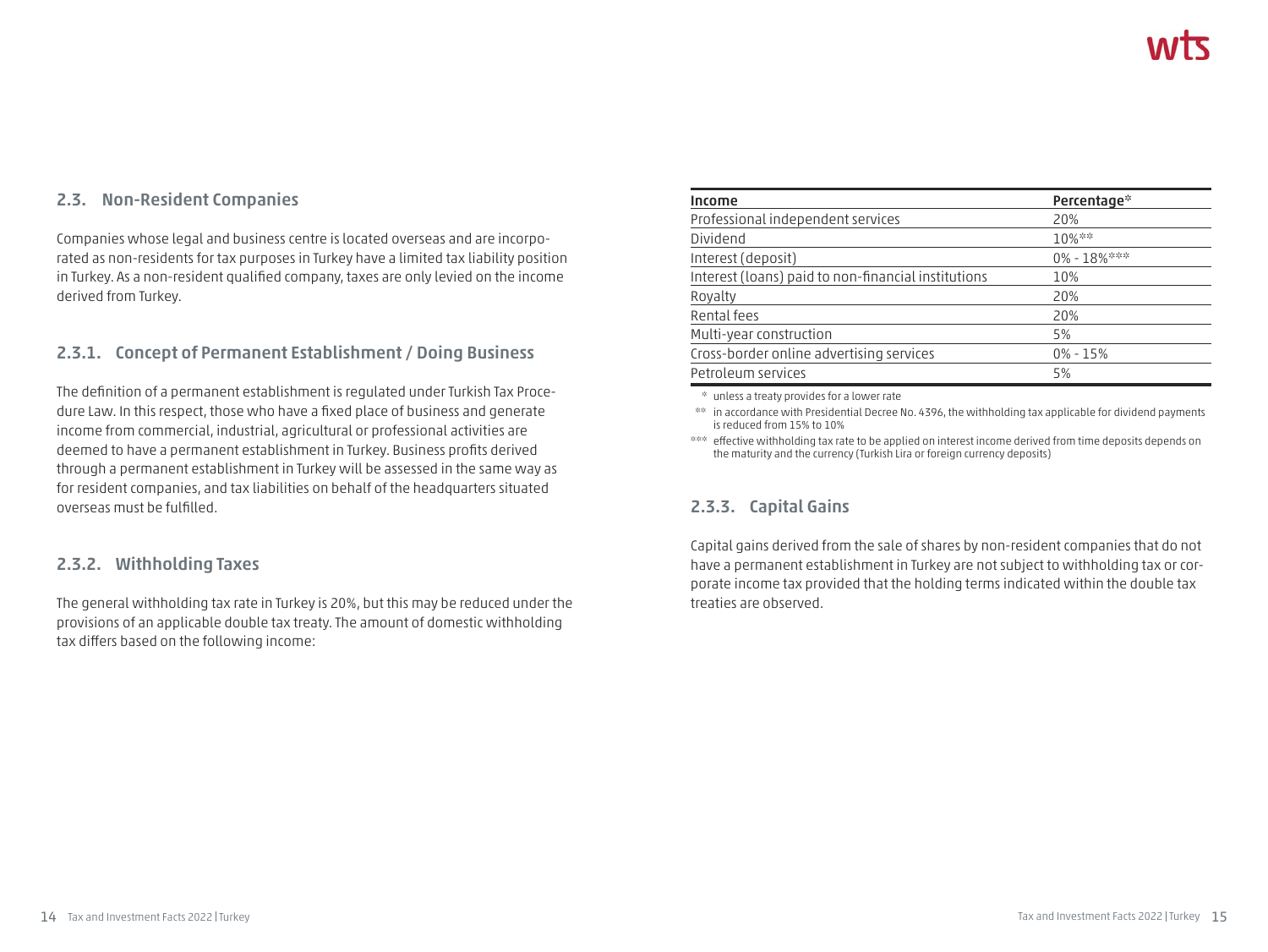## **2.4. Tax Compliance**

Business profits of resident and non-resident entities having a permanent establishment in Turkey are assessed in the same way as for local companies in terms of their income generated in Turkey. Consequently, a registered permanent establishment is also obliged to file an annual corporate income tax and quarterly provisional corporate income tax declarations. Corporations are entitled to use the calendar year as their fiscal year, while a special fiscal year is also possible, subject to permission from the Ministry of Finance. Certain companies are obliged to hire an independent auditor.

Companies subject to independent auditing are determined by the following criteria:

- **→** total asset value of TRY 35,000,000 (roughly EUR 2,180,000) or more
- **→** annual net sales revenue of TRY 70,000,000 (roughly EUR 4,360,000) or more
- **→** employ at least 175 employees

Tax returns must be filed by the following deadlines:

| Type of declaration                                                                        | <b>Deadline for filing</b><br>declaration                                                                      | Payment deadline<br>for declaration                                             |
|--------------------------------------------------------------------------------------------|----------------------------------------------------------------------------------------------------------------|---------------------------------------------------------------------------------|
| Annual corporate<br>tax return                                                             | between 1st and 30 <sup>th</sup> of the<br>fourth month following<br>the fiscal year end                       | latest by the end of the<br>month that the return is filed                      |
| Provisional corporate<br>tax return (quarterly)                                            | between 1st and 17th of<br>the second month follow-<br>ing the 3-month tax quar-<br>ters of Q1, Q2, Q3 and Q4  | latest by the 17th of the<br>month for which the<br>return is filed             |
| Withholding tax return<br>(monthly)                                                        | between 1st and 26th<br>of the following month                                                                 | latest by the 26 <sup>th</sup> of the month<br>for which the return is filed    |
| Withholding tax return<br>for businesses that have<br>10 or fewer employees<br>(quarterly) | between 1st and 26th<br>of the month following<br>the 3-month tax quarters<br>of Q1, Q2 and Q3                 | latest by the 26 <sup>th</sup> of the<br>month for which the<br>return is filed |
| VAT return (monthly)                                                                       | between 1st and 26th<br>of the following month                                                                 | latest by the 26 <sup>th</sup> of the month<br>for which the return is filed    |
| Reverse charge VAT return                                                                  | between 1st and 26th<br>of the following month                                                                 | latest by the 26 <sup>th</sup> of the<br>month for which the<br>return is filed |
| Stamp tax return                                                                           | between 1st and 26 <sup>th</sup> of<br>the month following that<br>in which the document is<br>signed / issued | latest by the 26 <sup>th</sup> of the month<br>for which the return is filed    |
| Annual post-closing trial<br>balance declaration                                           | latest till the end of the<br>fourth month following<br>the fiscal year end                                    | no payment required                                                             |

Non-compliance with the tax filing and payment of assessed tax may result in irregularity fines and delayed interest payments. Also, procedural penalties are imposed in the event of failure to comply with statutory accounting principles.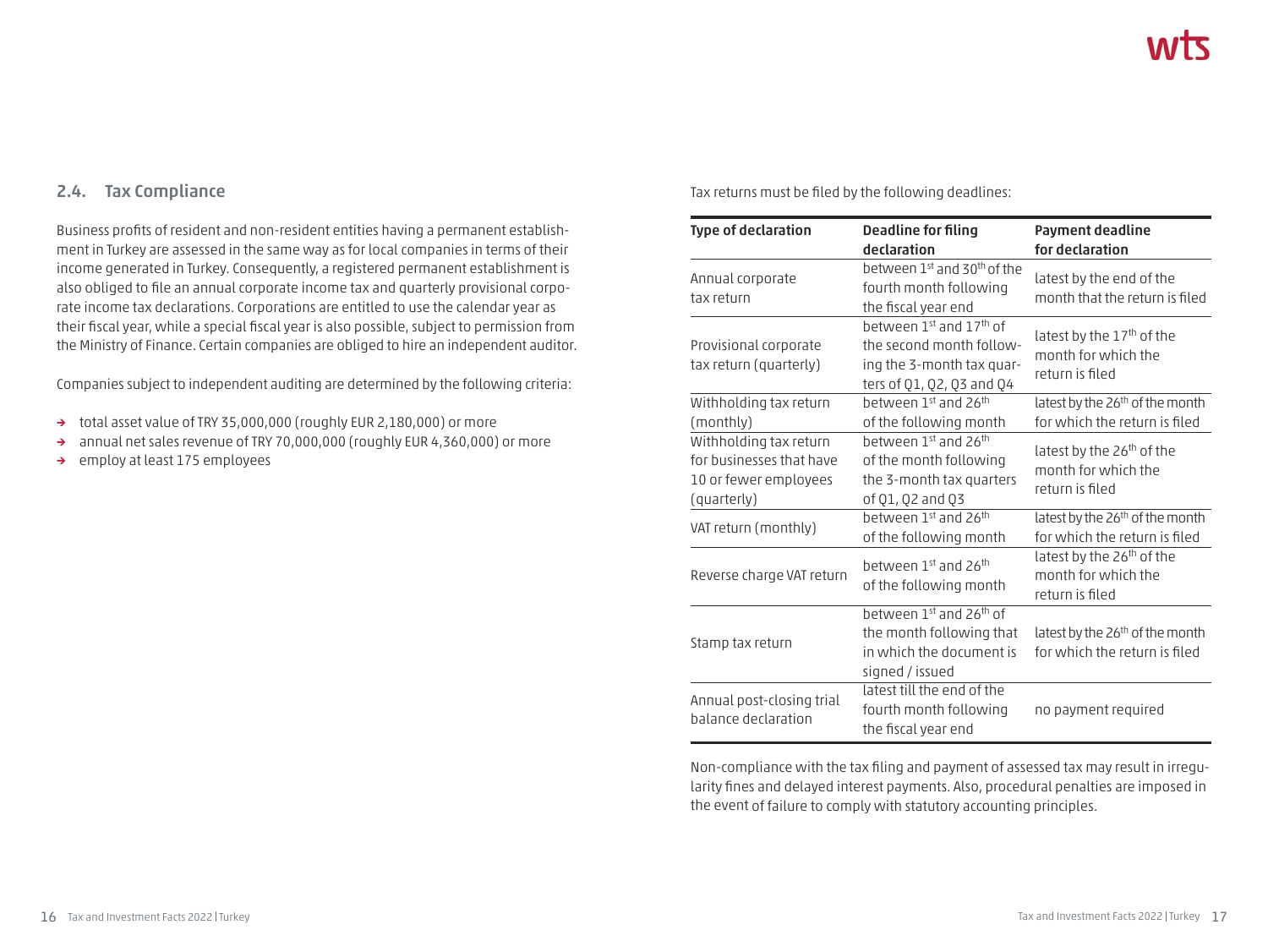# **3. Double Taxation Agreements**

Turkey has an extensive tax treaty network to avoid double taxation and to attract foreign investment. The OECD Model Tax Convention on Avoidance of Double Taxation serves as the basis for Turkey's tax treaties. Turkey has currently concluded 85 bilateral tax agreements and also other drafts of treaties are awaiting ratification by governments.

Turkey also signed the Multilateral Tax Instrument (MLI) in Paris on June 2017. The MLI entered into force in July 2018 after the approval of the MLI by the first 5 countries in March 2018.

Turkey has reservations for the MLI articles mentioned below:

- **→** Article 4: dual resident entities
- **→** Article 5:application of methods for elimination of double taxation
- **→** Article 6: purpose of a covered tax agreement
- **→** Article 8: dividend transfer transactions
- **→** Article 9: capital gains from alienation of the shares or interest of entities deriving their value principally from immovable property
- **→** Article 10: anti-abuse rule for permanent establishments situated in third iurisdictions
- **→** Article 11: application of tax agreements to restrict a party's right to tax its own residents
- **→** Article 14: splitting-up of contracts

The MLI is not effective in Turkey since the approval process to be completed by the local executive authority is not completed yet.

## **4. Transfer Pricing**

Since the launch of specific transfer pricing rules as of the beginning of 1 January 2007, transfer pricing has become one of the most prioritised tax topics in Turkey. The legal framework for transfer pricing is found in the Turkish Corporate Tax Code and published communiques. The content is generally in line with the OECD Transfer Pricing Guideline. In order to avoid artificial profit shifting by (inter)national group companies, taxpayers must select the most appropriate transfer pricing method during their intercompany transactions. The comparable uncontrolled price method (CUP), the cost plus method (C+) the resale price method (RPM) and transactional profit method are the methods which can be used to determine the arm's length price. Other methods like the profit split method and taxpayer-determined methods can also be selected. Taxpayers have the opportunity to request advance approval from the Turkish Ministry of Finance concerning the "most appropriate" method to be implemented during their transactions (i.e. advanced pricing agreements). Corporate taxpayers are obliged to keep and submit necessary documentation which shows their transactions and the selected method for determining the arm's length price during their transactions with related parties. An annual transfer pricing documentation report is mandatory for corporations who have realised transactions with their (overseas) related parties.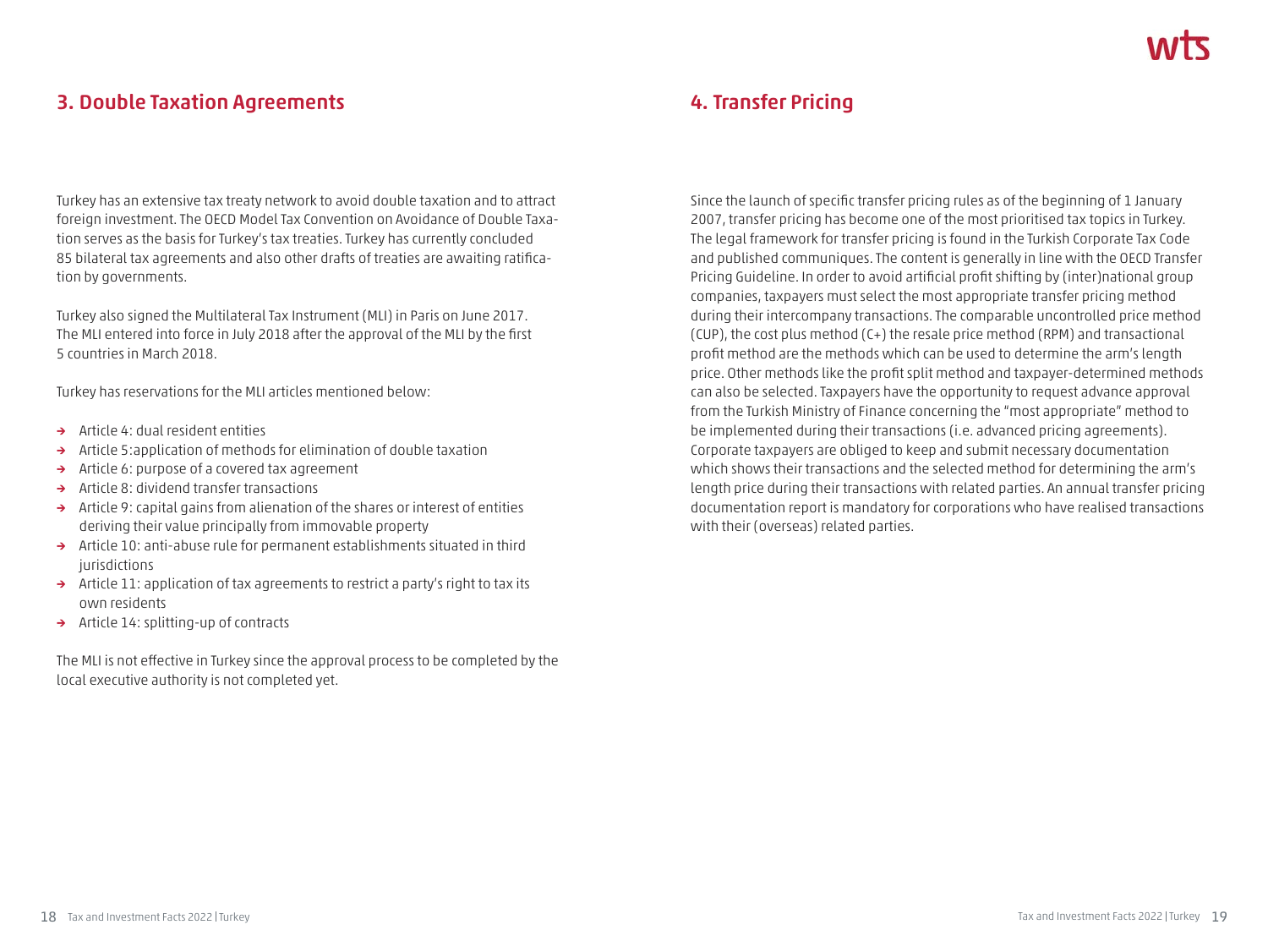## **5. Anti-Avoidance Measures**

Turkey has always had a supportive position for anti-avoidance measures. The current legislation already contains a number of anti-avoidance rules which are in line with the BEPS project deliverables. Some specific anti-avoidance measures are highlighted below.

### **5.1. General Anti-Avoidance Rule**

The general anti-avoidance rule (GAAR) is adopted in the Turkish Tax Procedural Code which relies on the substance over form principle. The Turkish tax authorities regularly resort to this rule by disregarding the form of the transaction and tracing the main purpose of the taxable event.

## **5.2. Thin Capitalisation Rules**

Resident group companies are allowed to procure loans from related parties (including non-resident group companies operating in Turkey through a branch or permanent establishment). Turkey employs a ratio approach by referring to a specific ratio of debt-to-equity in order to limit the cross-border shifting of profit through excessive debt. Thin capitalisation rules apply if intercompany loans from related parties exceed 3 times the value of shareholder's equity at any time during the accounting period. The excess is considered as thin capitalisation. Consequently, the interest on related foreign exchange losses and other similar expenses calculated over the loan will be non-deductible for corporate tax purposes and subject to withholding tax.

## **5.3. Controlled Foreign Company Provisions**

The controlled foreign corporation (CFC) regime is designed to prevent the diversion of profits generated in Turkey to low-tax territories. CFC rules require that a resident company owns at least a 50% interest in a non-resident company and:

- **→** 25% or more of the gross revenue of the CFC is composed of passive income
- **→** the CFC is subject to an effective income tax rate of less than 10% on its commercial profits in its country of residence
- **→** the annual gross revenue of the CFC exceeds the foreign currency equivalent of TRY 100,000 (roughly EUR 6,228)

If all of the above conditions are met, the profits of the CFC are apportioned to the business profits of the Turkish corporation and taxed at a rate of 20% in Turkey.

## **5.4. Others (e.g. Subject-to-Tax Clauses)**

The Turkish Corporate Tax Code introduces anti-abuse provisions regarding payments made to low-tax jurisdictions. Accordingly, any payments made either in cash or on account to persons resident in countries that are considered low-tax jurisdictions are subject to 30% withholding tax. The criterion of being a low-tax jurisdiction is determined by the Council of Ministers based on the taxation capacity and exchange of information criteria. The Council of Ministers has not specified these countries yet. However, it is expected that the approach of the Council of Ministers will be in line with the OECD approach.

Over the last couple of years the Turkish tax authority has taken action with respect to certain BEPS Action plans which can be seen below:

- **→** Action 1: digital economy
- **→** Action 4: interest deductions
- **→** Action 8-10: TP
- **→** Action 13: TP documentation
- **→** Action 15: MLI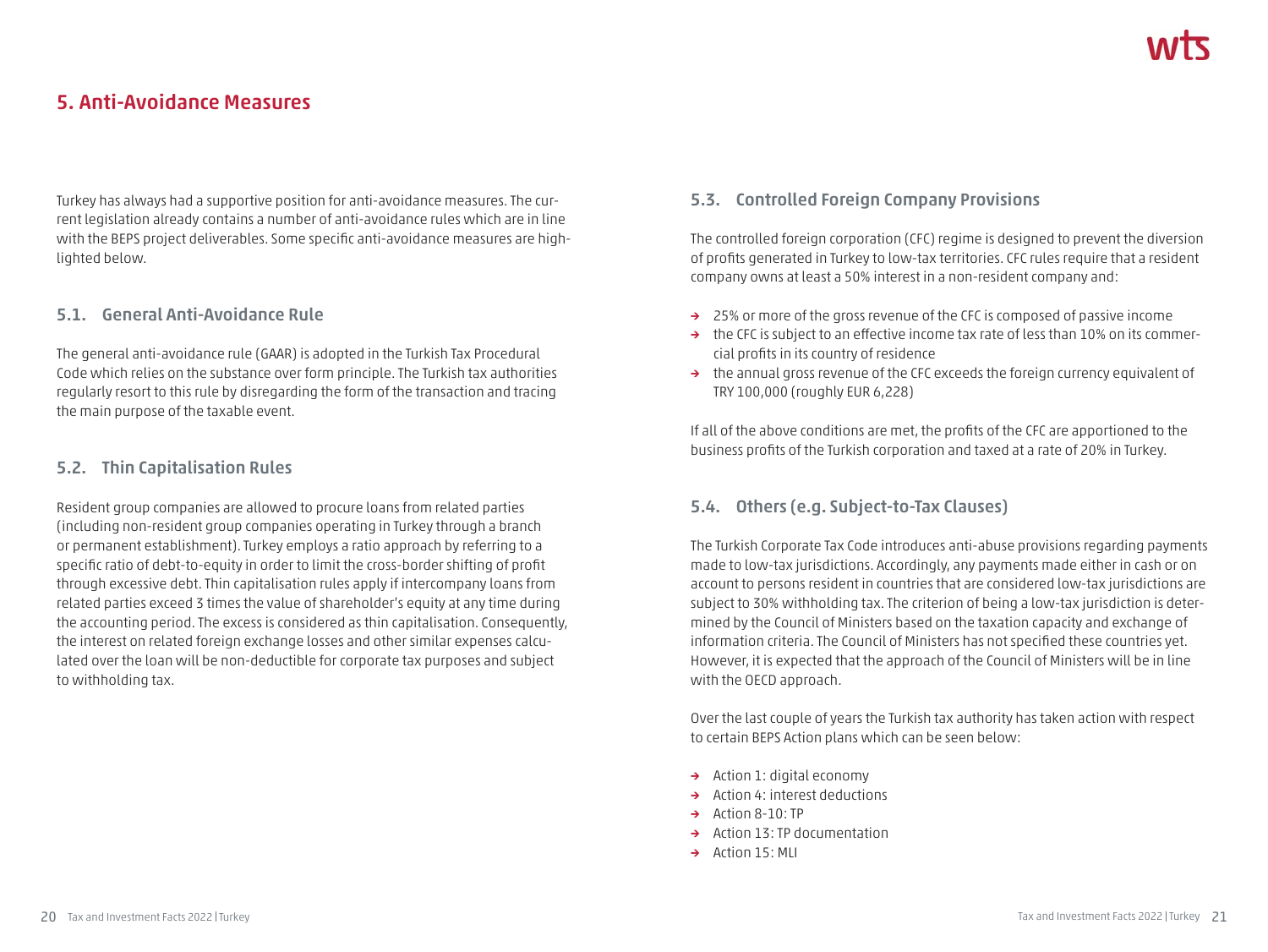## **6. Taxation of Individuals / Social Security Contributions**

In accordance with Presidential Decree no. 2151 which took effect as of 25 February 2020, several amendments were made to Article 13 of Corporate Income Tax Code number 5520. These amendments, which mainly include regulations regarding the OECD BEPS Action – 13 TP Documentation, are as follows:

- **→** update of "related party" definition
- **→** definition of several new concepts
- **→** regulating country by country report (CbCR) and master file within the scope of the TP documentation requirement
- **→** revision of advance pricing agreement (APA) mechanism
- **→** 50% discount on tax penalties with respect to disguised profit distribution through transfer pricing
- **→** other amendments

One of the principal taxes in Turkey is personal income tax (Law No. 193) which was originally passed in 1961 and has been amended many times over the years. This tax is levied at a progressive rate on individuals residing in Turkey. This tax revenue is an important source of income for the Turkish government.

#### **6.1. Residency Rules**

Individuals who reside in Turkey for more than 6 months in any calendar year are deemed residents in Turkey and are fully liable for taxation on their worldwide income. Non-residents are only taxed on their income generated in Turkey. These are individuals who reside in Turkey for less than 6 months during the calendar year and whose centre of vital interests is not concentrated in Turkey. Individuals who remain in Turkey for more than 6 months for a specific and short-term assignment are also considered non-residents for tax purposes.

#### **6.2. Income Liable to Tax**

Specific provisions concerning the taxation of each category are spelled out in relevant sections of the Personal Income Tax Law. The source of personal income is listed in the law in 7 categories: commercial earnings, agricultural earnings, wage and salary income, independent professional service income, income generated from real estate, dividend and interest income and miscellaneous profits and earnings.

Just as significant as the type of income is where the income is generated, i.e. inside or outside Turkey. Foreigners who have full tax liability status in Turkey are taxed on their income derived either in Turkey or outside Turkey.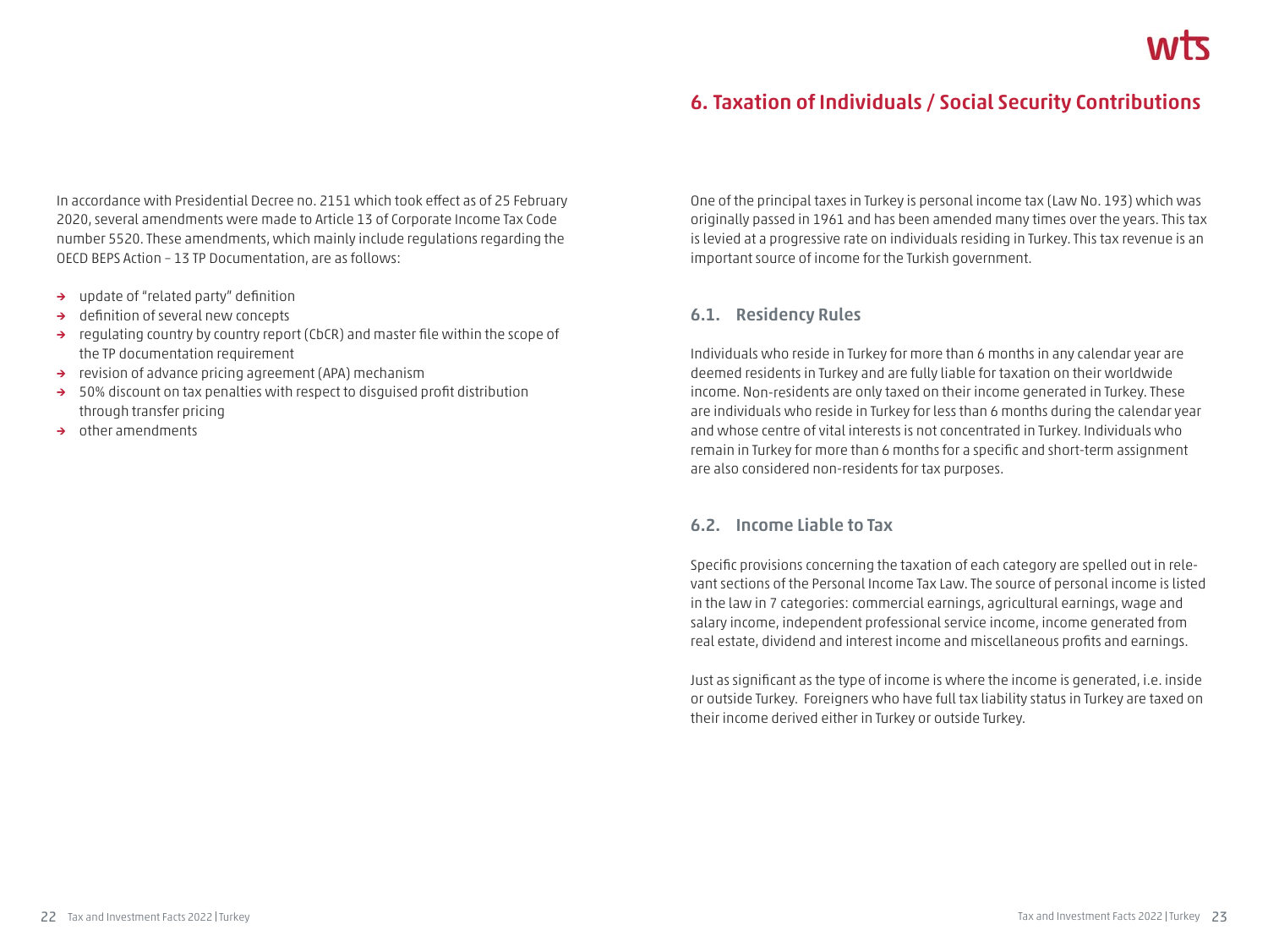## **6.3. Allowable Deductions**

Turkish Income Tax Law includes several deductions and allowances for each of the income categories. Some important deductions and allowances are:

- **→** compulsory pension contributions and social security premiums
- **→** individual business expenses
- **→** private life and health insurance payments (limited)
- **→** education expense

### **6.4. Tax Rates**

Income tax is levied on taxable income at a progressive rate after the application of allowed deductions and allowances.

A new bracket (40%) was added to the income tax tariff and personal income tax rates on income and earnings for employment income and earnings as of 1 January 2020.

Employment income tax rates as of 1 January 2022 are:

| Taxable income (TRY) | Tax on column 1 (TRY) | Tax on excess percentages |
|----------------------|-----------------------|---------------------------|
| $0 - 32,000$         | 4,800                 | 15%                       |
| 32,000 - 70,000      | 12,400                | 20%                       |
| $70,000 - 250,000$   | 61,000                | 27%                       |
| 250,000 - 880,000    | 281,500               | 35%                       |
| 880,000 and above    |                       | 40%                       |

Personal income tax rates as of 1 January 2022 are:

| Taxable income (TRY) | Tax on column 1 (TRY) | Tax on excess percentages |
|----------------------|-----------------------|---------------------------|
| $0 - 32,000$         | 4,800                 | 15%                       |
| $32,000 - 70,000$    | 12,400                | 20%                       |
| 70,000 - 170,000     | 39,400                | 27%                       |
| 170,000 - 880,000    | 287,900               | 35%                       |
| 880,000 and above    |                       | 40%                       |

### **6.5. Tax Compliance**

The annual declaration is used by individuals to consolidate profits and earnings derived from various sources in the course of one calendar year. An individual whose income is derived only from a wage is not obliged to file an annual income tax declaration in Turkey. The employer deducts tax from the employee and transfers it to the tax authority every month. However, wage earners receiving a wage from more than one employer within a calendar year and where the amount of income exceeds a certain limit, must file a personal income tax declaration in Turkey based on their total salaried income.

Individuals who receive rental income are also obliged to file an annual tax declaration by 25 March of the following year, which is the due date for submitting an annual income tax return for an accounting year.

As of 1 January 2020, employees whose wage income exceeds the relevant threshold for the 40% tax rate bracket are required to file an annual income tax return, regardless of whether those wages were earned from a single employer or more than one employer.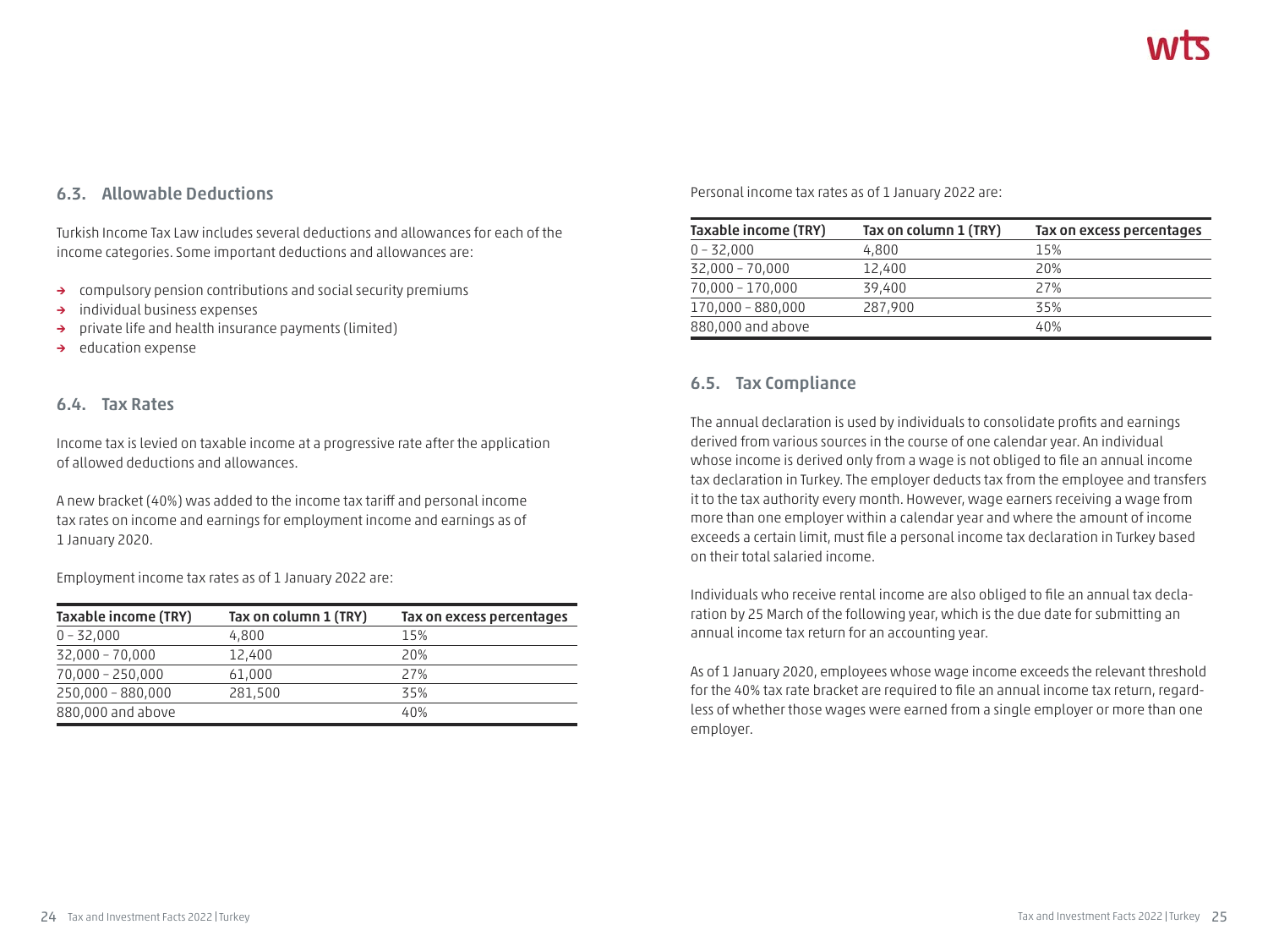## **7. Indirect Taxes**

Furthermore, non-resident individuals who are not obliged to submit an annual income tax return should also submit a special income tax return for their income generated from certain gains specified in Turkish Income Tax Law. This special income tax return should be submitted within 15 days of the related transaction.

## **6.6. Social Security Contributions**

Public sector workers and private sector workers are covered by the Social Security Law. Foreigners who reside in Turkey and where their home country has signed a social security treaty with Turkey are exempt from the provisions of the Social Security Law provided there is full compliance with the conditions of the given social security agreement.

There are 3 major types of indirect tax in Turkey, namely, value added tax levied on the consumption of goods and services, taxes on foreign trade and stamp tax.

## **7.1. Value Added Tax / Goods and Services Tax**

The implementation of value added tax in Turkey is similar to practices in force in other European countries and levied at each stage in the chain of producing and distributing goods and services. As a main rule, all deliveries of goods and services that take place in Turkey are subject to VAT. VAT is also levied on the supply and import of goods and services. The VAT rate is 18%, but there are also reduced rates of 1% for agricultural products, newspapers, magazines and houses (based on certain conditions stated in the law) and 8% for basic foods, medical products and books. Exports of goods and services are exempt from VAT. There is no turnover threshold for VAT registration in Turkey. Any person or entity engaged in an activity within the scope of the VAT law must register for tax purposes. Registration for VAT purposes only is not possible in Turkey. Reverse charge VAT payments are applicable for services from non-resident individuals and entities.

Furthermore, in accordance with the amendment realised in January 2018, VAT stemming from electronically provided services by non-resident businesses to non-taxpayer real persons must be declared and paid by those non-resident businesses (such as non-resident e-service providers) through VAT return No. 3.

## **7.2. Transfer Taxes**

Transfer tax is levied on the acquisition of property in Turkey corresponding to 4% of the sales price. Normally this tax is split between the buyer and the seller (each bearing 2%), though it is also possible for one party to bear the whole amount.

Fee must be paid to the tax office before the transaction is made at the registrar.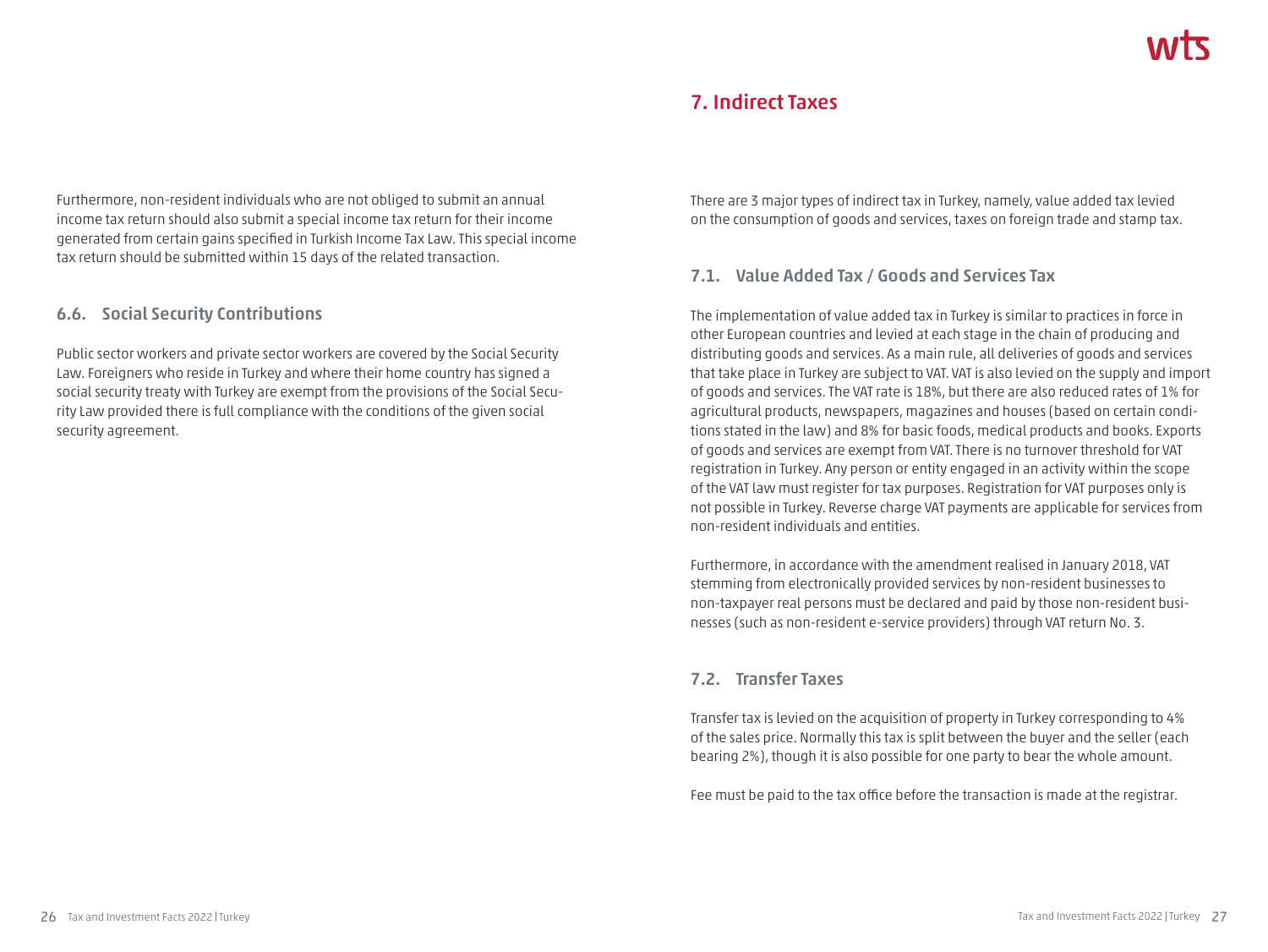## **7.3. Digital Services Tax**

In accordance with Law no. 7194 (DST law) which came into force on 7 December 2019 and the Communiqué which was published on 20 March 2020 by the Ministry of Treasury and Finance in Turkey, a 7.5% digital services tax (DST) will be applicable for several services mentioned below, effective from 1 March 2020.

The DST will apply in Turkey to revenues generated from the services mentioned below, such as;

- **→** all digital advertisement services (including advertisement supervision and performance measurement services, data transmission and management services relating to users, including technical services for viewing advertisements)
- **→** sales of any audible, visual or digital content (including computer software, applications, audio, video, games, in-game applications and similar content) and services provided on digital media for listening, watching and playing said content, or recording or using them in electronic devices)
- **→** services provided for creating and operating digital media in which users may interact with each other (including services which allow or facilitate the sale of products or services between users)

Revenues obtained from intermediation services provided by digital service providers in the digital media for the above-mentioned services are also subject to the digital services tax according to the aforementioned article.

Those who generated revenue from digital services in the previous accounting period of the related accounting period of less than

- **→** TRY 20,000,000 generated in Turkey or
- **→** EUR 750,000,000 or the Turkish lira equivalent generated from across the world

will be exempt from the DST.

The DST will be applied to digital service providers regardless of their tax residency status. Being full taxpayers or non-residents performing activities in Turkey through a permanent establishment or permanent representative will not make any difference for the purposes of the tax liability.

DST payments can be considered corporate tax deductibles from the taxpayer's taxable income regarding personal income and corporate income taxes.

### **7.4. Others**

Turkey has a broad range of indirect taxes. Besides VAT, property, motor vehicle, banking and insurance transaction, private consumption, special communication, customs duty and stamp taxes are applied in Turkey.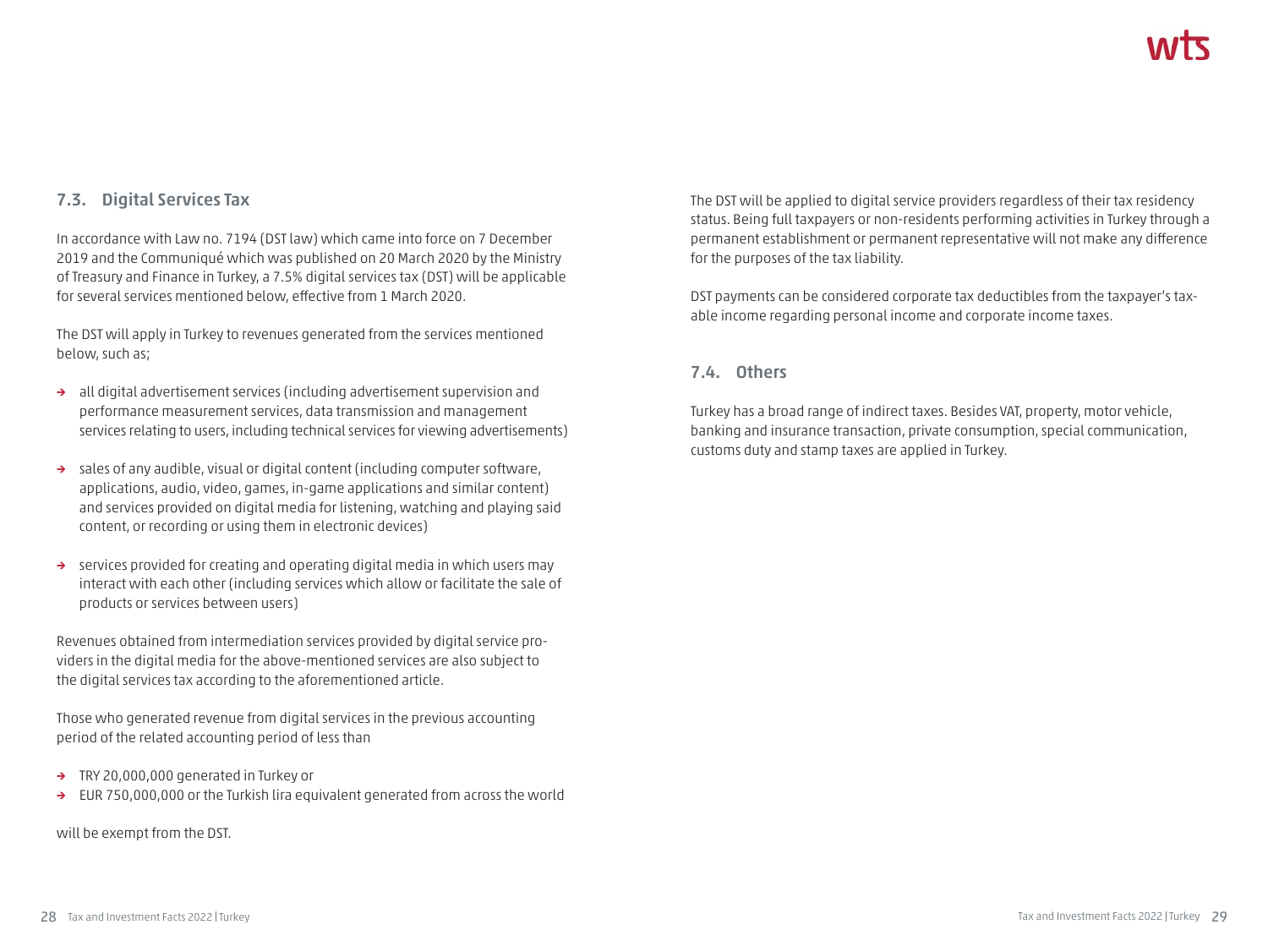# **8. Inheritance and Gift Tax**

Property acquired through inheritance or gratuitously by donation, which belonged to a Turkish resident, is subject to inheritance and gift tax. Foreigners are also subject to inheritance and gift tax for their acquisitions (in the event of free transfers of ownership) of goods and property situated in Turkey. However, foreigners who acquire goods overseas from Turkish citizens are not liable for inheritance and gift tax in Turkey.

#### **8.1. Taxable Base**

According to Turkish Tax Procedural Law, the tax base is determined according to the value of the acquisition after deducting any debts and costs. A progressive rate ranging from 1% to 10% is applicable for goods acquired through inheritance. Gift tax is within a range of 10% to 30% of the appraised value of the goods.

### **8.2. Valuation**

An acquisition through inheritance or gift is first valued by the person liable for the tax based on the methodologies mentioned in the Inheritance and Gift Tax Law. However, if the law does not provide for an appropriate valuation method, the tax authorities will assess the value of the acquisition in a second stage according to the methods described in the Tax Procedural Code.

## **9. Wealth Tax**

Turkey has 3 kinds of taxes on wealth: property tax, motor vehicle tax and inheritance and gift tax. Motor vehicle taxes are collected based on a fixed amount that depends on the age and engine capacity of the vehicle.

# **10. Property Tax**

An annual property tax<sup>2</sup> on the tax value applies to residences (0.1%), buildings other than residences (0.2%), cultivated land (lots) (0.3%) and uncultivated land (0.1%). The tax value is determined via appraisal procedures that are performed every 4 years. The procedures are performed for each city, each street and each road. The rates are applied twice (increased from 0.1% to 0.2% for residences and from 0.2% to 0.4% for other buildings) for property located in metropolitan municipality areas like Istanbul, Ankara or Izmir.

Furthermore, an additional property tax was introduced through Law No. 7194 on 1 November 2019. In accordance with these new property tax provisions, valuable residential properties will be subject to an additional property tax as mentioned below:

| <b>Additional property</b><br>tax rate to be applied | <b>Residential property value</b>                      |
|------------------------------------------------------|--------------------------------------------------------|
| Exempt                                               | up to TRY 6,173,000 (EUR 384,508)                      |
| 0.3%                                                 | between TRY 6,173,000 and TRY 9,260,000 (EUR 576,792)  |
|                                                      | (for the part exceeding TRY 6,173,000)                 |
| 0.6%                                                 | between TRY 9,260,000 and TRY 12,347,000 (EUR 769,077) |
|                                                      | (for the part exceeding TRY 9,260,000)                 |
| 1%                                                   | more than TRY 12,347,000                               |

<sup>2</sup> The stated rates are increased by 100% if the property is within the boundaries of a metropolitan municipality.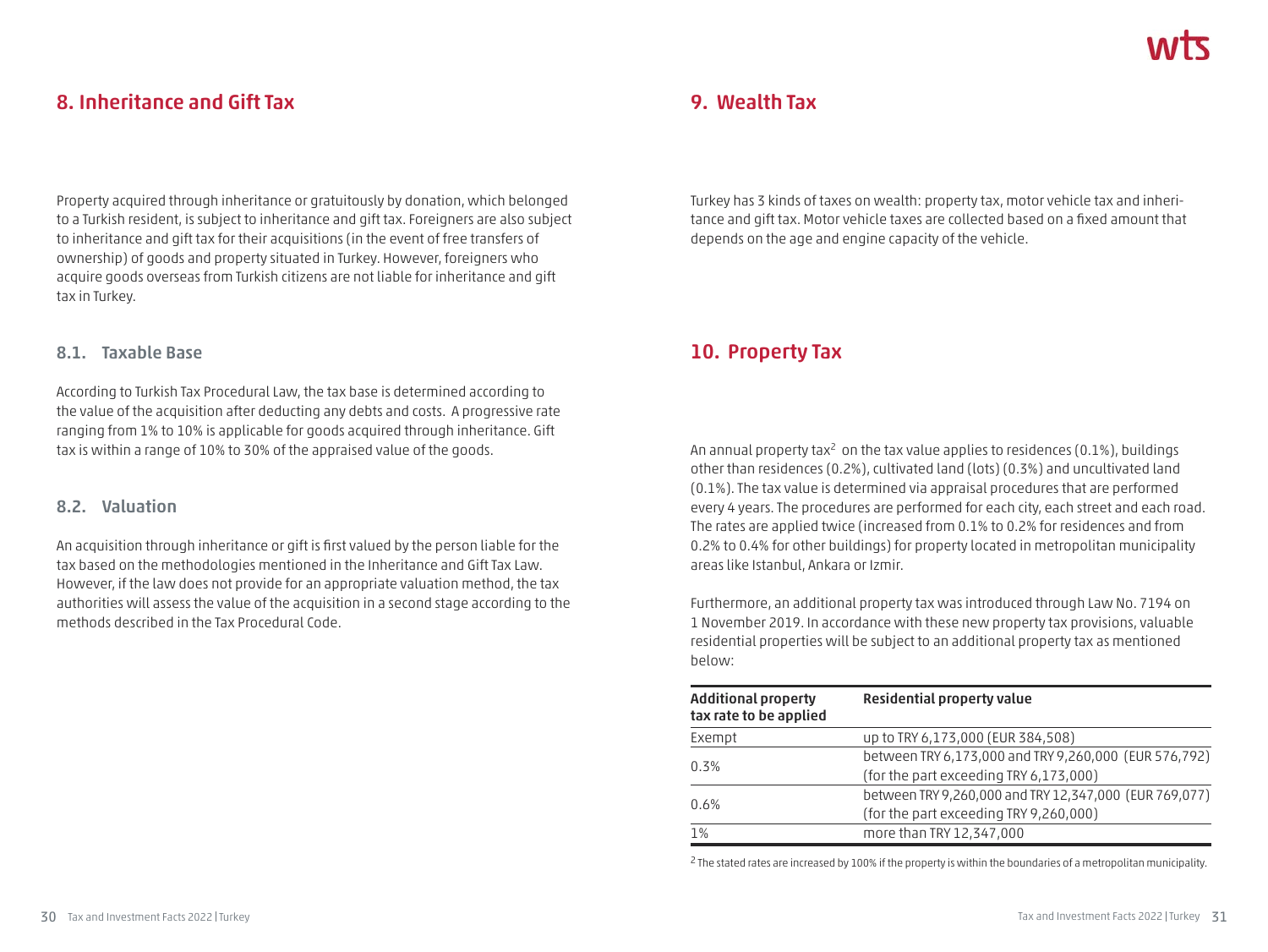## **11. Stamp Tax**

Stamp tax applies to a wide range of documents, including, but not limited to, agreements, financial statements and payrolls. Stamp tax is levied as a percentage of the monetary value stated on the agreements at rates varying between 0.189% and 0.948%.

Stamp tax is capped at TRY 4,814,234 (EUR 299,872) for the year 2022. All signatory parties are held jointly liable for the stamp tax payment. In practice, the parties come to a mutual agreement regarding the stamp tax payment.

# **12. Special Consumption Tax**

There are mainly 4 different product groups that are subject to special consumption tax at different tax rates:

- **→** list I relates to energy products
- **→** list II relates to motor vehicles
- **→** list III relates to alcoholic beverages and tobacco products
- **→** list IV relates to other consumption goods such as luxury products

Special consumption tax is assessed and collected upon the declaration of taxpayers.

There are 2 different taxation periods in a month: the first 15 days of each month, and the remaining part of the month. The special consumption tax return should be prepared and submitted by the 10<sup>th</sup> of the month following the end of the corresponding special consumption tax duty period.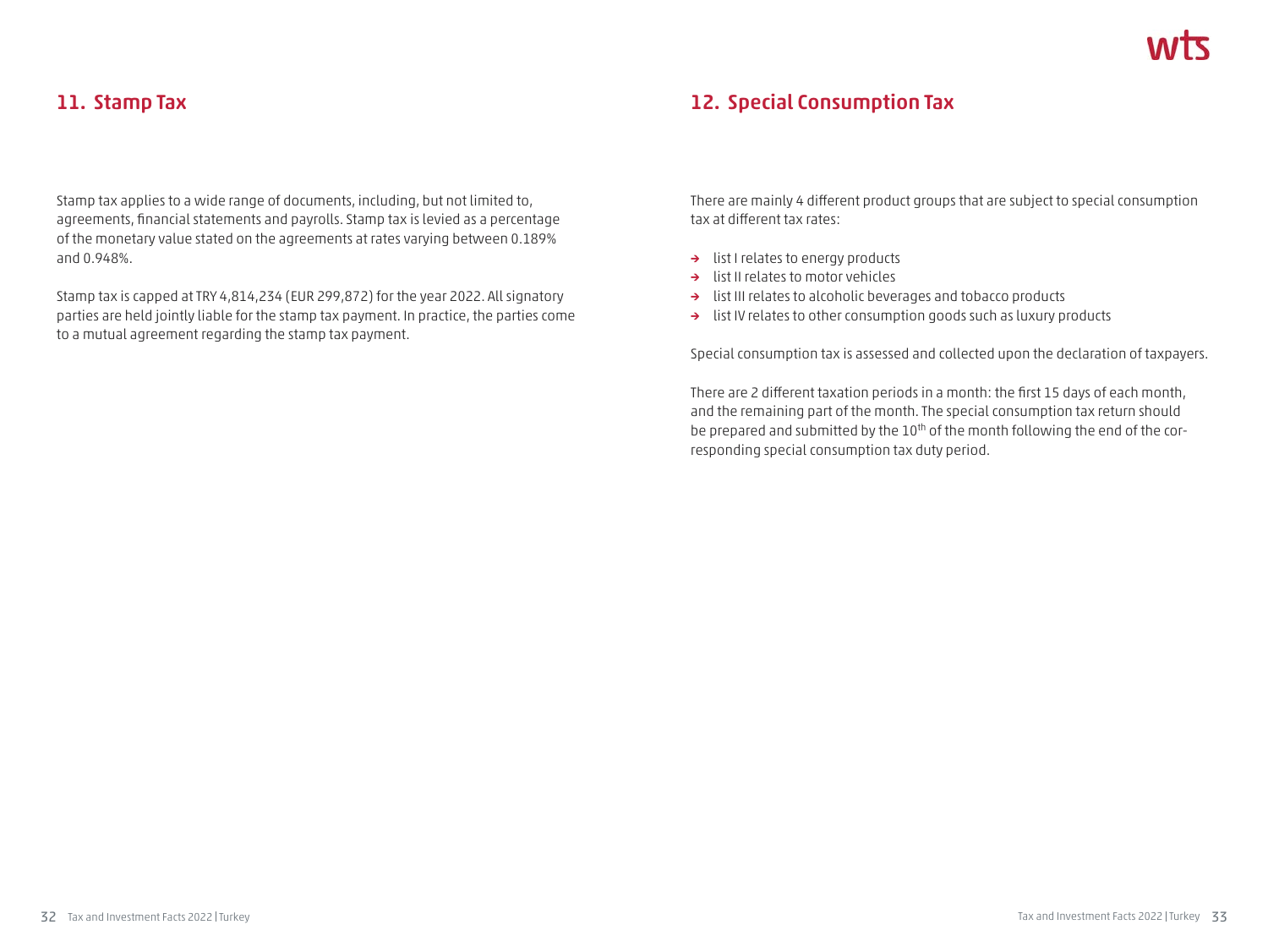# **13. Resource Utilisation Support Fund**

The resource utilisation supporting fund (RUSF) is applicable for loans. The RUSF is a type of charge levied on loans (as well as imports made under delayed payment terms) obtained by Turkish companies and real persons. The rate and application of the RUSF charge depends on the maturity, type and currency of the loan. The RUSF is not applicable to foreign currency loans obtained from foreign countries which have an average maturity of 3 years or longer.

The RUSF rates for foreign loans obtained by Turkish-resident real persons or companies (except for banks or financial institutions) in terms of foreign currency or gold (except for fiduciary transactions) were restructured based on average maturities as follows;

- **→** 3% on the principal if the average maturity period of the foreign currency credit does not exceed one year
- **→** 1% on the principal if the average maturity period of the foreign currency credit is between one and 2 years
- **→** 0.5% on the principal if the average maturity period of the foreign currency credit is between 2 and 3 years
- **→** 0% on the principal if the average maturity period of the foreign currency credit is over 3 years
- **→** 1% on the interest amount if the average maturity period of the foreign loan denominated in TRY does not exceed one year
- **→** 0% on the interest amount if the average maturity period of the foreign loan denominated in TRY is over one year

## **14. Real Estate Investment Companies**

The concept of a 'trust' does not exist in Turkey. Real estate investment companies (REICs) are defined by the Turkish Capital Markets Board (CMB) as capital market institutions that invest in real estate, in capital market instruments based on real estate, real estate projects and rights based on real estate.

There are two types of REICs which are:

- **→** traditional REICs (REICS) which do mainly invest in real estates, real estate projects and real estate-based rights (no less than 51% of its portfolio)
- **→** infrastructure REICs (IREICs which do mainly invest in infrastructural investments and services (no less than 75% of its portfolio)

REICs are completely exempt from Turkish corporate income tax, and 0% dividend withholding tax is applicable to REICs.

A REIC must be a stock corporation. A REIC can either be a new joint-stock company (a new establishment), or an existing joint-stock corporation can convert to a REIC by amending its articles of association with the Trade Registry. Since IREICs are also specific type of REICs, these same rules regarding the legal form are also applied to IREICs as well.

New and existing joint-stock corporations that will operate as a REIC have to meet the requirements for the founders and shareholders of a REIC, as regulated under Article 7 of the related communiqué that prescribes certain qualifications for shareholders.

Regardless whether a REIC is a new corporation or an existing corporation, the founders must apply for approval from the CMB.

The minimum capital requirement for a REIC and for an IREIC are respectively TRY 64,500,000 (roughly EUR 4,018,000) and TRY 210,000,000 (roughly EUR 13,080,000) for 2022. The amount may be amended annually by the CMB.

The CMB allows companies listed on the BIST to buy their own shares if they meet certain conditions stated by the CMB decision.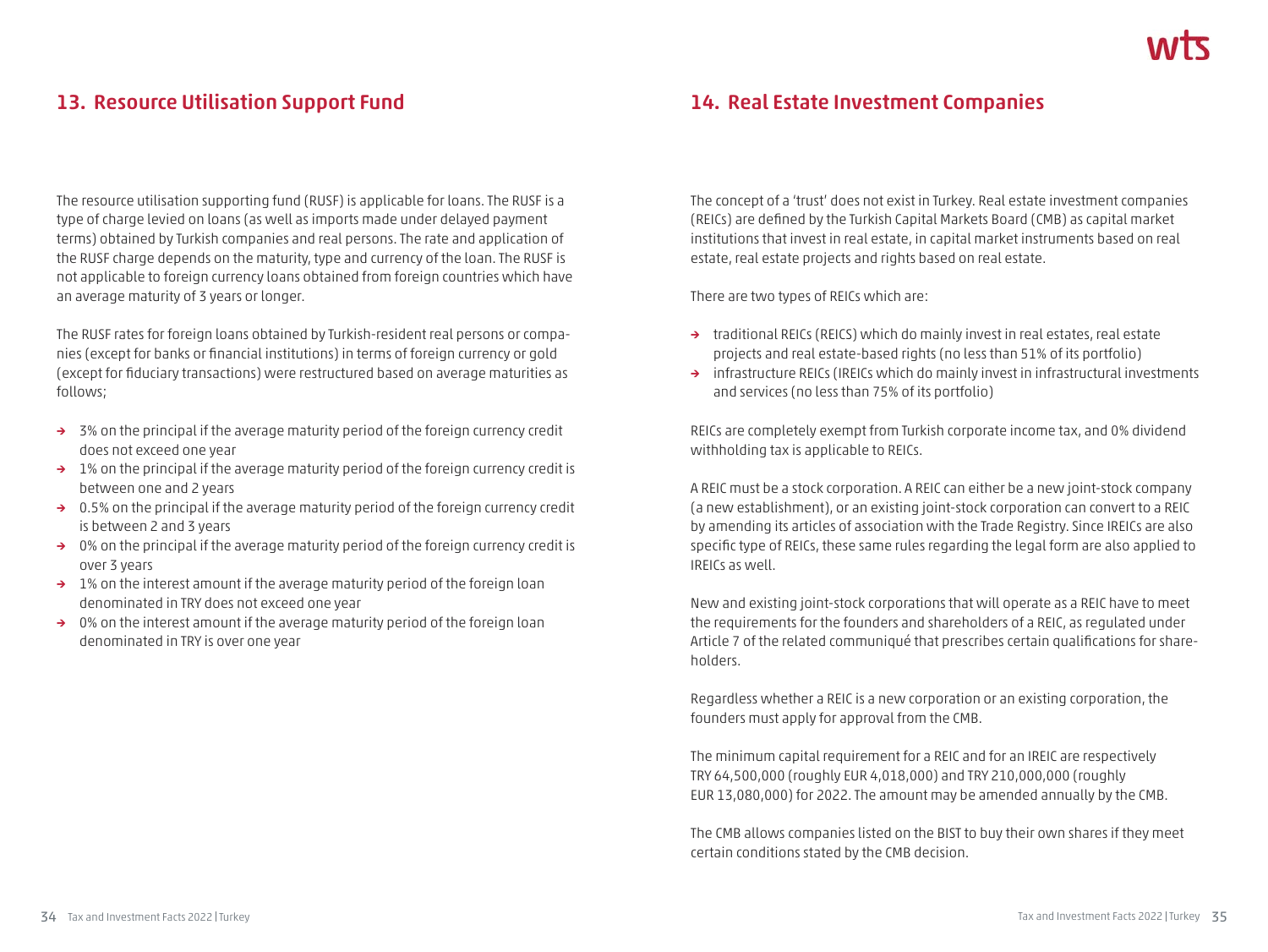## **15. Debt Push Down**

The assets and rights of Turkish REICs are subject to valuation on a yearly basis. According to the communiqué, REICs are allowed to invest in real estate and capital market instruments based on real estate, real estate projects, real-estate-related rights and capital market instruments. Capital market instruments must be traded on the stock exchange or an organised market. The purchase and sale of capital market instruments must be carried out on the exchange.

- **→** REICs are totally exempt from corporate income tax.
- **→** Dividends received by:
	- » resident corporations are subject to CIT
	- » non-resident corporations are subject to 0% withholding tax
	- » resident individuals are subject to 0% withholding tax but it is obligatory to declare half the dividends received from REICs if half of the dividends received exceeds the limit of declaration (TRY 70,000 and roughly EUR 4,360) corresponding income will be subject to income tax at progressive rates as mentioned earlier in the document
	- » non-resident individuals are subject to 0% withholding tax
- **→** Determining a REIC's taxable income is no different than determining the taxable income for ordinary companies in Turkey
- **→** The foreign corporate income of REICs is exempt from corporate income tax
- **→** In general, 18% VAT is applied on most transactions carried out by REICs. However, some transactions are not subject to VAT, which requires further detailed analysis.

The Turkish Corporate Tax Code allows Turkish corporate taxpayers to merge in a tax-free manner under certain conditions stipulated by law. Accordingly, Turkish companies may carry out a tax-free merger if all the items of the balance sheet of the merged entity are transferred to the acquiring entity. Typically, if one of the companies has an outstanding debt, there is nothing stopping them transferring the loan to the acquiring entity. The interest expenses arising from this loan can still be deducted at the level of the acquiring entity.

There is no tax consolidation (fiscal unity) regulation under Turkish tax rules.

In this respect, a debt push down can be achieved in Turkey through a merger either by having loans in the holding company at the beginning, or by replacing capital with interest-bearing loans after the merger; both have the same result.

As per the current legislation there is no article that explicitly prohibits debt push down structures, and this has not been tested in Turkey. The only case relating to a listed oil company in Turkey was not taken to court and the company agreed to pay discounted tax penalties.

Yet since a debt push down structure – whose purpose is to make financial expenses related to an acquisition tax deductible in the acquired company – is an easy and lucrative target for inspectors, this kind of debt push down structure must be carefully analysed from a legal form and substance perspective.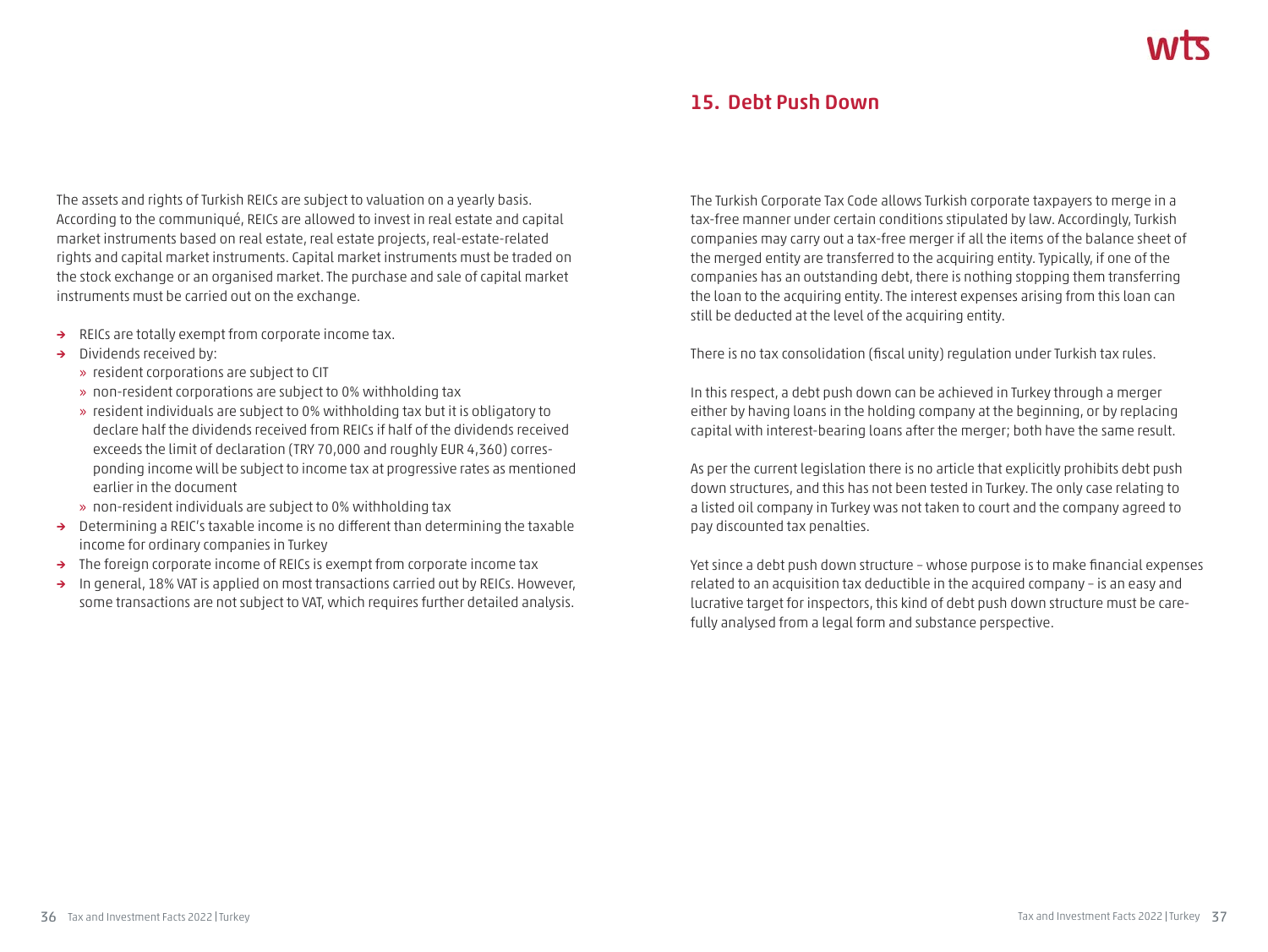#### **Disclaimer**

WTS Global P.O. Box 19201 3001 BE Rotterdam The Netherlands info@wts.de wts.com

Contact Central Eastern Europe Tamás Gyányi tamas.gyanyi@wtsklient.hu +36 1 887 3700

The euro amounts in the booklet are calculated using the exchange rate  $EUR 1 = TRY 16.0543$ 

This issue of Tax and Investment Facts is published by WTS Global. The information is intended to provide general guidance with respect to the subject matter. This general guidance should not be relied on as a basis for undertaking any transaction or business decision, but rather the advice of a qualified tax consultant should be obtained based on a taxpayer's individual circumstances. Although our publication is carefully reviewed, we accept no responsibility in the event of any inaccuracy or omission. For further information consult your contact within WTS Global or one of the listed contacts.

## **WTS Global – Locally rooted – Globally connected**

#### **About**

With representation in over 100 countries, WTS Global has already grown to a leadership position as a global tax practice offering the full range of tax services and aspires to become the preeminent non-audit tax practice worldwide. WTS Global deliberately refrains from conducting annual audits in order to avoid any conflicts of interest and to be the long-term trusted adviser for its international clients. Clients of WTS Global include multinational companies, international mid-size companies as well as private clients and family offices.

The member firms of WTS Global are carefully selected through stringent quality reviews. They are strong local players in their home market who are united by the ambition of building a truly global practice that develops the tax leaders of the future and anticipates the new digital tax world.

WTS Global effectively combines senior tax expertise from different cultures and back grounds and offers world-class skills in advisory, in-house, regulatory and digital, coupled with the ability to think like experienced business people in a constantly changing world.

For more information please see: wts.com